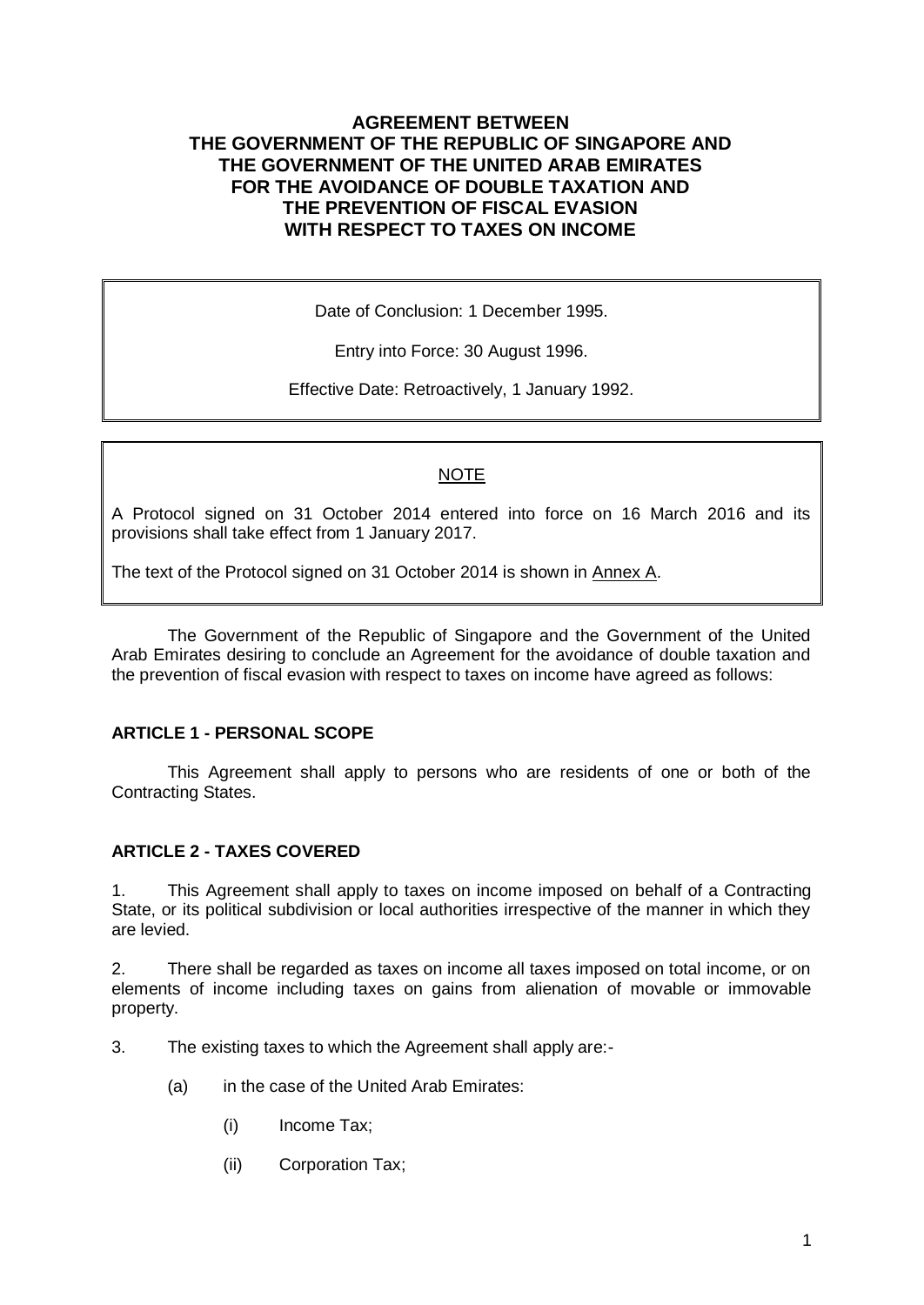(hereinafter referred to as "United Arab Emirates tax");

(b) in the case of Singapore:

the income tax,

(hereinafter referred to as "Singapore tax").

4. This Agreement shall also apply to any identical or substantially similar taxes which are imposed after the date of signature of this Agreement in addition to, or in place of, the existing taxes referred to in paragraph 3. The competent authorities of the Contracting States shall notify each other of any substantial changes which have been made in their respective taxation laws within a reasonable period of time after such changes.

5. If by reason of changes made in the taxation law of either Contracting State, it seems desirable to amend any Article of this Agreement without affecting the general principles thereof, the necessary amendments may be made by mutual consent by means of an exchange of diplomatic notes or in any other manner in accordance with their constitutional procedures.

### **ARTICLE 3 - GENERAL DEFINITIONS**

- 1. In this Agreement, unless the context otherwise requires:-
	- (a) the term "United Arab Emirates or U.A.E." means the United Arab Emirates and, when used in a geographical sense, means the United Arab Emirates territory and territorial sea, including islands and any area adjacent to its territorial sea in which the United Arab Emirates may exercise sovereign rights or jurisdiction in relation to such activities as may be permitted under international law;
	- (b) the term "Singapore" means the Republic of Singapore;
	- (c) the terms "a Contracting State" and "the other Contracting State" mean the United Arab Emirates or Singapore as the context requires;
	- (d) the term "tax" means United Arab Emirates tax or Singapore tax as the context requires;
	- (e) the term "person" includes an individual, a company and any other entity which is treated as a taxable entity under the tax laws of the respective Contracting States;
	- (f) the term "company" means any body corporate or any entity which is treated as a body corporate for tax purposes;
	- (g) the terms "enterprise of a Contracting State" and "enterprise of the other Contracting State" mean respectively, an enterprise carried on by a resident of a Contracting State and an enterprise carried on by a resident of the other Contracting State;
	- (h) the term "national" means:-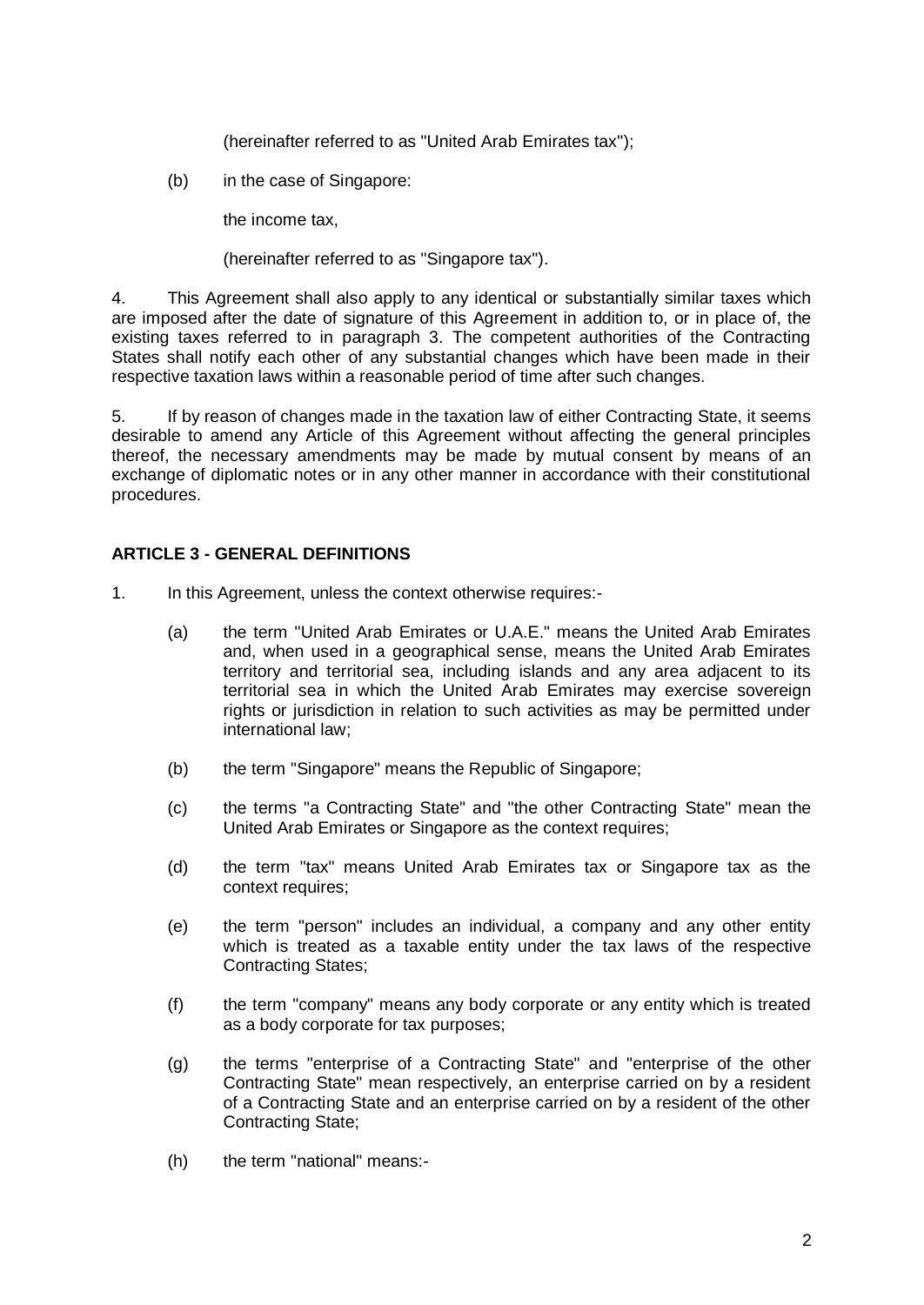- (i) in the case of United Arab Emirates, all individuals possessing the nationality of United Arab Emirates in accordance with United Arab Emirates laws and any legal person, partnership and other body corporate deriving the status as such from United Arab Emirates laws;
- (ii) in relation to Singapore, any individual possessing the citizenship of Singapore, and any legal person, partnership, association and any other entity deriving its status as such from the laws in force in Singapore;
- (i) the terms "resident of a Contracting State" and "resident of the other Contracting State" mean a person who is a resident of United Arab Emirates or a person who is a resident of Singapore as the context requires.

2. The term "international traffic" means any transport by ships or aircraft operated by an enterprise which has its place of management in either of the Contracting States except when the ship or aircraft is operated solely between places in the other Contracting State.

3. The term "competent authority" means:

- (a) in the case of United Arab Emirates, the Minister of Finance and Industry or his authorised representative; and
- (b) in the case of Singapore, the Minister for Finance or his authorised representative.

4. In the application of the Agreement by a Contracting State, any term not defined therein shall - unless the context otherwise requires - have the meaning which it has under the laws of that State concerning the taxes to which the Agreement applies.

## **ARTICLE 4 - RESIDENT**

1. For the purposes of this Agreement, the term "resident of a Contracting State" means any person who is a resident of a Contracting State in accordance with the taxation laws of that State.

2. For the purpose of paragraph 1, the term "a resident of a Contracting State" shall include:-

- (a) in the case of United Arab Emirates:
	- (i) the Federal Government and local Governments;
	- (ii) a political subdivision of U.A.E.;
	- (iii) the U.A.E. Central Bank, Abu Dhabi Investment Authority, insofar as they are residents of U.A.E. in accordance with the taxation laws of U.A.E.;
	- (iv) any statutory body, institution or entity which is a resident of U.A.E. in accordance with the taxation laws of U.A.E.
- (b) in the case of Singapore:
	- (i) the Government of Singapore;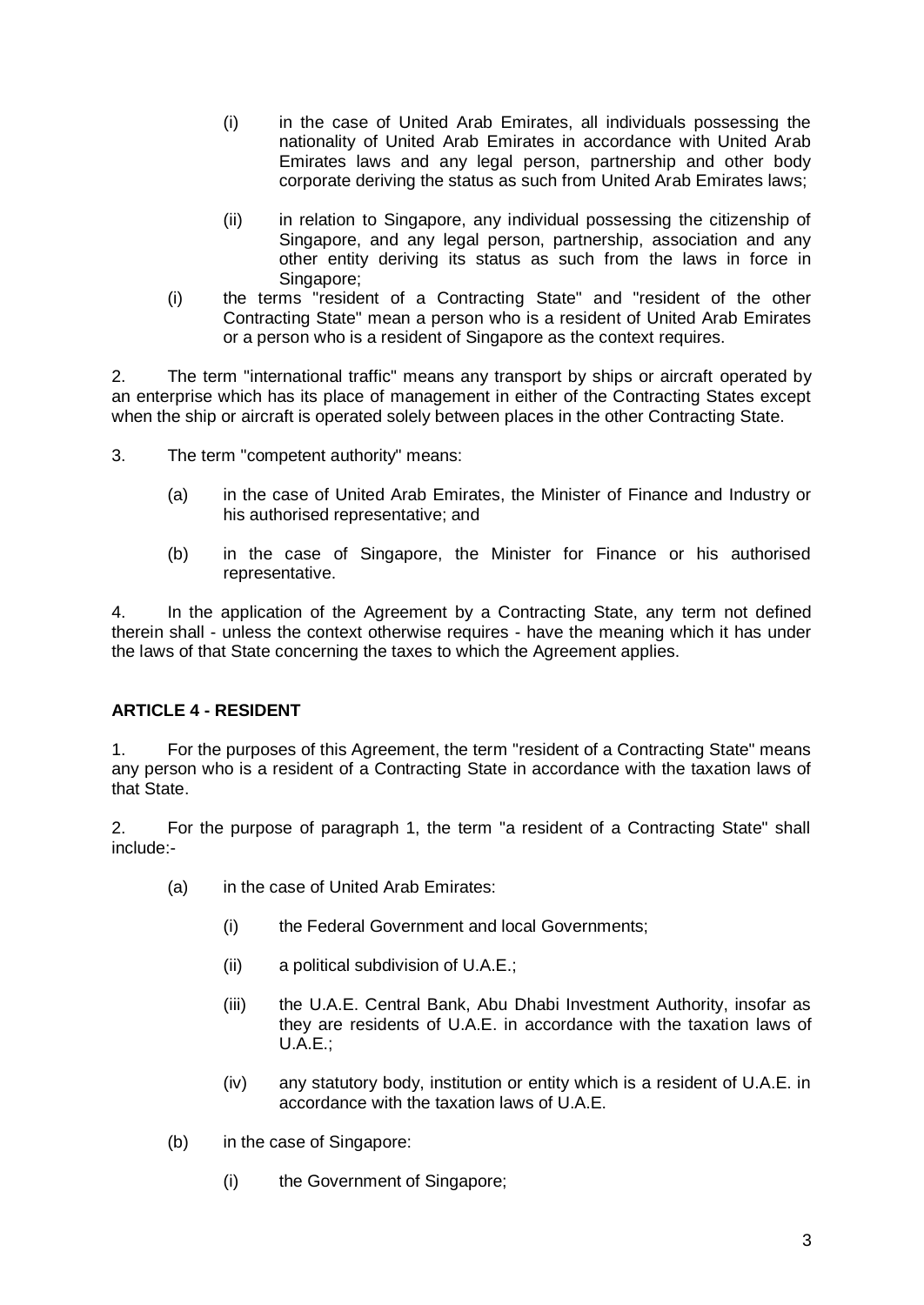- (ii) the Monetary Authority of Singapore, the Board of Commissioners of Currency and the Government Investment Corporation of Singapore Pte Ltd:
- (iii) any statutory body, institution or entity which is a resident of Singapore in accordance with the taxation laws of Singapore.

3. Where by reason of the provisions of paragraph 1 an individual is a resident of both Contracting States, then his case shall be determined in accordance with the following rules:

- (a) he shall be deemed to be a resident of the Contracting State in which he has a permanent home available to him. If he has a permanent home available to him in both Contracting States, he shall be deemed to be a resident of the Contracting State with which his personal and economic relations are closer (centre of vital interests);
- (b) if the Contracting State in which he has his centre of vital interests cannot be determined, or if he has not a permanent home available to him in either Contracting State, he shall be deemed to be a resident of the Contracting State in which he has an habitual abode;
- (c) if he has an habitual abode in both Contracting States or in neither of them, the competent authorities of the Contracting States shall settle the question by mutual agreement.

4. Where by reason of the provisions of paragraph 1 a person other than an individual is a resident of both Contracting States, then it shall be deemed to be a resident of the State in which its place of effective management is situated. If its place of effective management cannot be determined, the competent authorities of the Contracting States shall settle the question by mutual agreement.

#### **ARTICLE 5 - PERMANENT ESTABLISHMENT**

1. For the purposes of this Agreement, the term "permanent establishment" means a fixed place of business through which the business of an enterprise is wholly or partly carried on.

- 2. The term "permanent establishment" includes especially:-
	- (a) a place of management;
	- (b) a branch;
	- (c) an office;
	- (d) a factory;
	- (e) a workshop;
	- (f) a mine, an oil or gas well, a quarry or any other place of extraction of natural resources including timber or other forest produce;
	- (g) a farm or plantation where agriculture or forestry activities are carried on.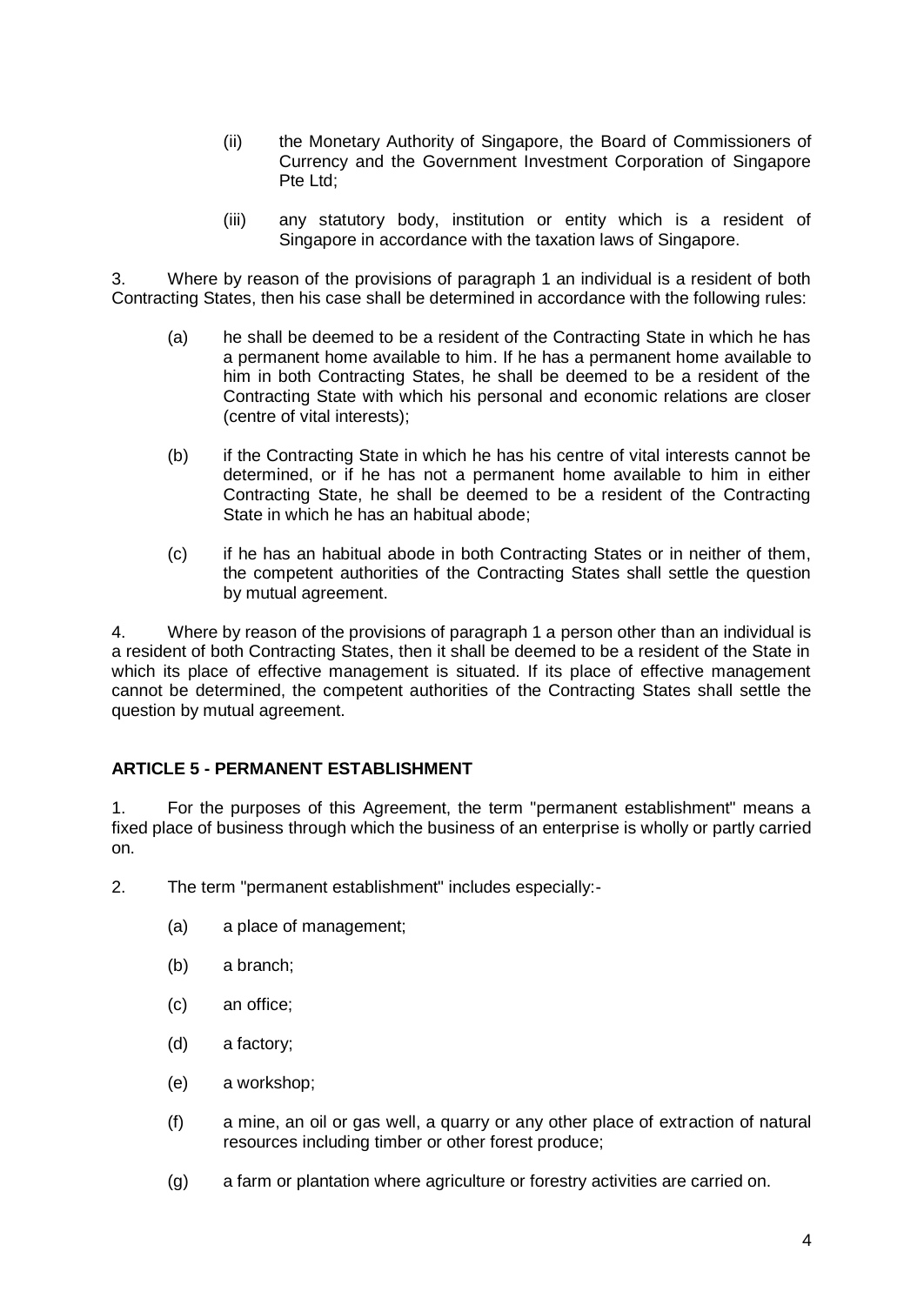- 3. The term "permanent establishment" likewise encompasses:
	- (a) a building site, a construction, assembly or installation project or supervisory activities in connection therewith, but only where such site, project or activities continue for a period of more than 9 months;
	- (b) the furnishing of services, including consultancy services, by an enterprise of a Contracting State through employees or other personnel in the other Contracting State, provided that such activities continue for the same project or a connected project for a period or periods aggregating more than 6 months in any calendar year.

4. Notwithstanding the provisions of paragraphs 1 to 3, the term "permanent establishment" shall be deemed not to include:-

- (a) the use of facilities solely for the purpose of storage, display or delivery of goods or merchandise belonging to the enterprise;
- (b) the maintenance of a stock of goods or merchandise belonging to the enterprise solely for the purpose of storage, display or delivery;
- (c) the maintenance of a stock of goods or merchandise belonging to the enterprise solely for the purpose of processing by another enterprise;
- (d) the maintenance of a fixed place of business solely for the purpose of purchasing goods or merchandise, or of collecting information, for the enterprise;
- (e) the maintenance of a fixed place of business solely for the purpose of carrying on, for the enterprise, any other activity of a preparatory or auxiliary character.

5. Notwithstanding the provisions of paragraphs 1 and 2 a person acting in a Contracting State on behalf of an enterprise of the other Contracting State - other than an agent of an independent status to whom paragraph 6 applies - shall be deemed to be a permanent establishment in the first-mentioned State if:

- (a) he has and habitually exercises in the first-mentioned State a general authority to negotiate and conclude contracts for or on behalf of such enterprise; or
- (b) he maintains in the first-mentioned State a stock of goods or merchandise from which he regularly sells goods or merchandise for or on behalf of such enterprise; or
- (c) he habitually secures orders in the first-mentioned State, exclusively or almost exclusively for the enterprise itself or for such enterprise and other enterprises which are controlled by it or have a controlling interest in it.

6. An enterprise shall not be deemed to have a permanent establishment in a Contracting State merely because it carries on business in that State through a broker, general commission agent or any other agent of an independent status, provided that such persons are acting in the ordinary course of their business.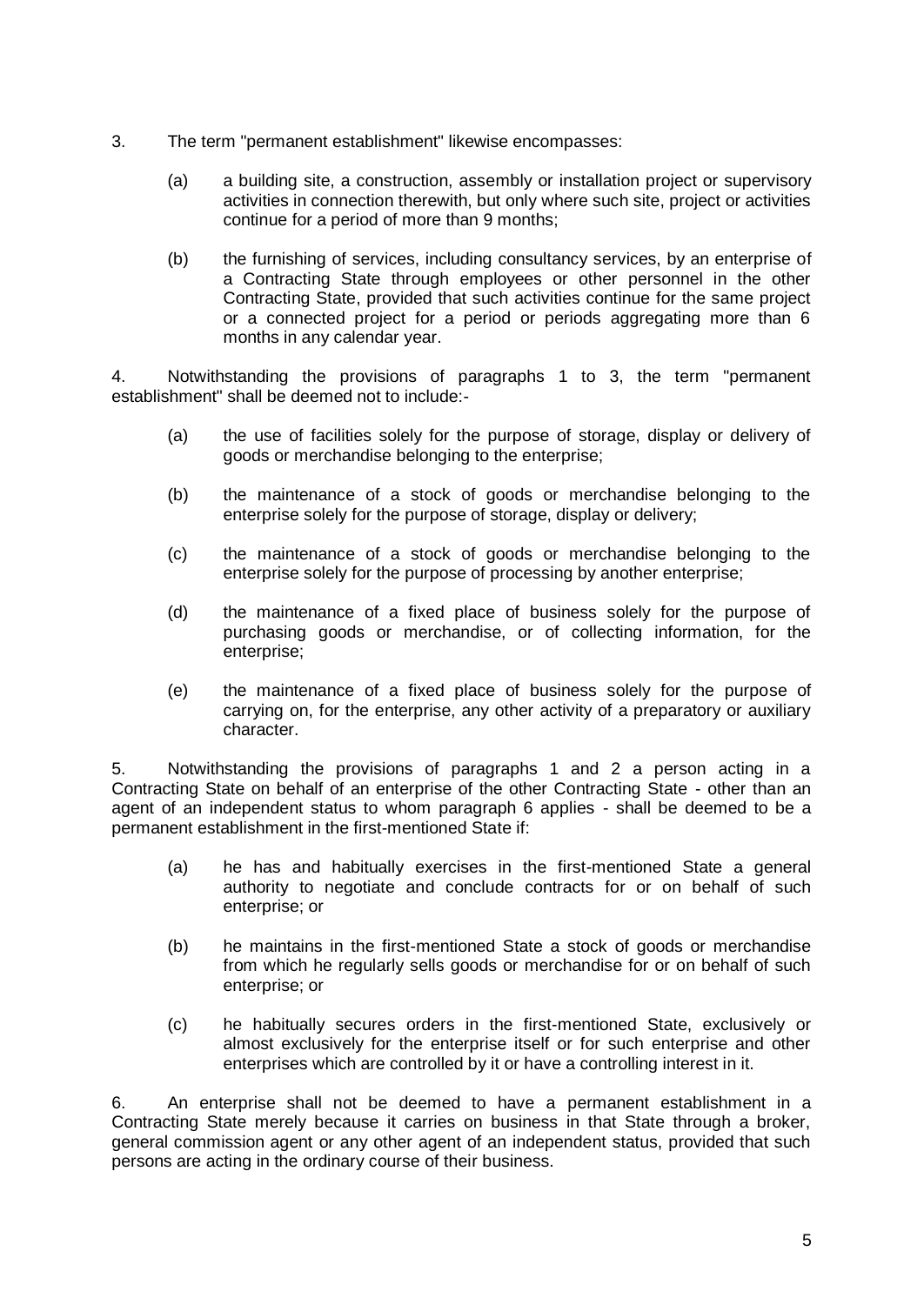7. The fact that a company which is a resident of a Contracting State controls or is controlled by a company which is a resident of the other Contracting State or which carries on business in that other State (whether through a permanent establishment or otherwise), shall not of itself constitute either company a permanent establishment of the other.

## **ARTICLE 6 - INCOME FROM IMMOVABLE PROPERTY**

1. Income derived by a resident of a Contracting State from immovable property situated in the other Contracting State may be taxed in that other State.

- 2.
- (a) The term "immovable property" shall, subject to the provisions of subparagraph (b) and (c), have the meaning which it has under the law of the Contracting State in which the property in question is situated;
- (b) the term "immovable property" shall in any case include property accessory to immovable property, livestock and equipment used in agriculture and forestry, rights to which the provisions of general law respecting landed property apply, usufruct of immovable property and rights to variable or fixed payments as consideration for the working of, or the right to work, mineral deposits, sources and other natural resources;
- (c) ships and aircraft shall not be regarded as immovable property.

3. The provisions of paragraph 1 shall apply to income derived from the direct use, letting, or use in any other form of immovable property.

4. The provisions of paragraphs 1 and 3 shall also apply to income from immovable property of an enterprise and to income from immovable property used for the performance of professional services.

# **ARTICLE 7 - BUSINESS PROFITS**

1. The profits of an enterprise of a Contracting State shall be taxable only in that State unless the enterprise carries on business in the other Contracting State through a permanent establishment situated therein. If the enterprise carries on business as aforesaid, the profits of the enterprise may be taxed in the other State but only so much of them as is attributable to that permanent establishment.

2. Subject to the provisions of paragraph 3, where an enterprise of a Contracting State carries on business in the other Contracting State through a permanent establishment situated therein, there shall in each Contracting State be attributed to that permanent establishment the profits which it might be expected to make if it were a distinct and separate enterprise engaged in the same or similar activities under the same or similar conditions and dealing wholly independently with the enterprise of which it is a permanent establishment.

3. In determining the profits of a permanent establishment, there shall be allowed as deductions expenses, including executive and general administrative expenses, which would be deductible if the permanent establishment were an independent enterprise, insofar as they are reasonably allocable to the permanent establishment whether incurred in the Contracting State in which the permanent establishment is situated or elsewhere.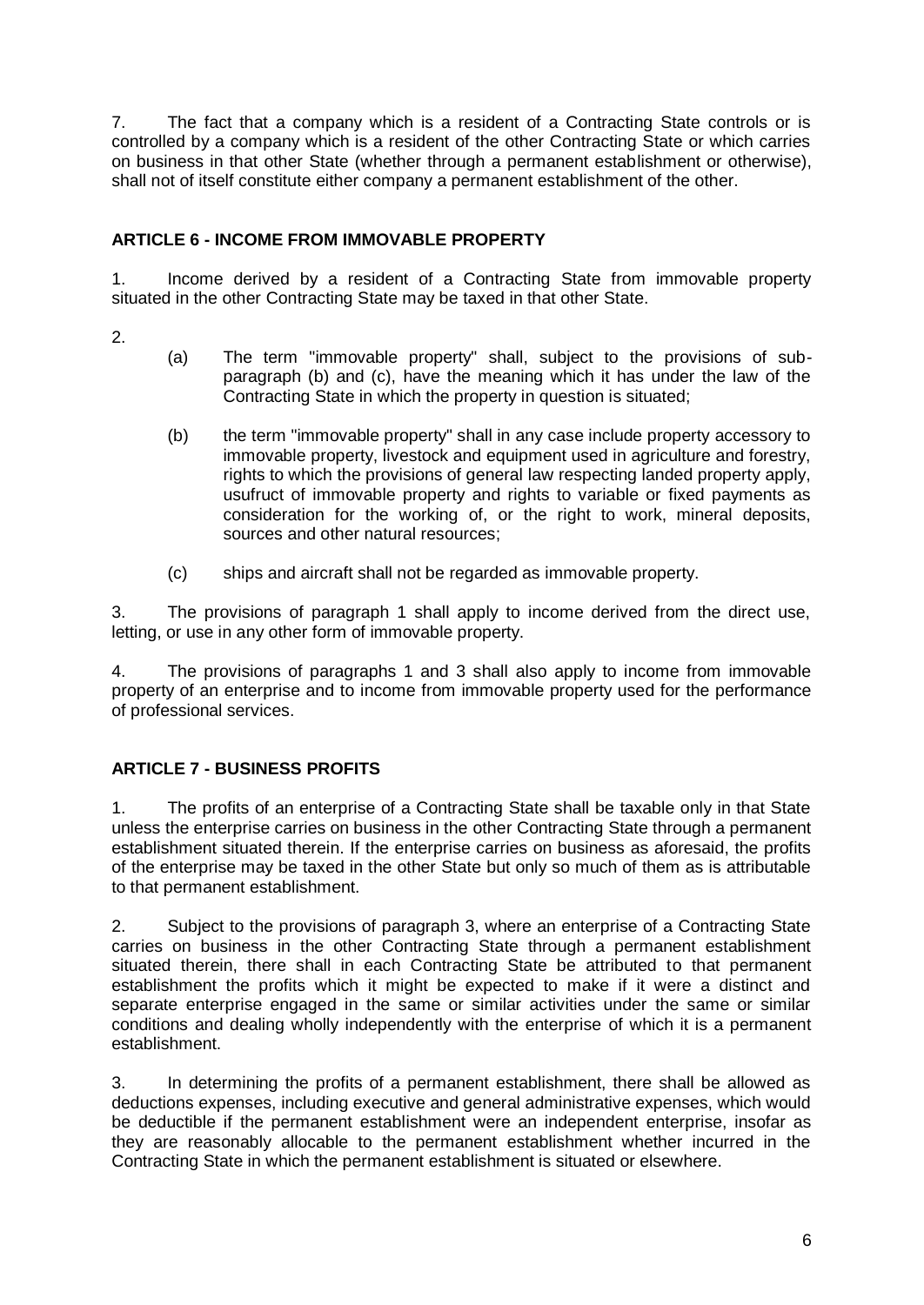4. Insofar as it has been customary in a Contracting State to determine the profits to be attributed to a permanent establishment on the basis of an apportionment of the total profits of the enterprise to its various parts, nothing in paragraph 2 shall preclude that Contracting State from determining the profits to be taxed by such an apportionment as may be customary; the methods of apportionment adopted shall however be such that the result shall be in accordance with the principles contained in this Article.

5. No profits shall be attributed to a permanent establishment by reason of the mere purchase by the permanent establishment of goods or merchandise for the enterprise.

6. For the purposes of the preceding paragraphs, the profits to be attributed to the permanent establishment shall be determined by the same method year by year unless there is good and sufficient reason to the contrary.

7. Where profits include items of income which are dealt with separately in other Articles of this Agreement, then the provisions of those Articles shall not be affected by the provisions of this Article.

### **ARTICLE 8 - SHIPPING**

1. Profits derived by an enterprise of a Contracting State from the operation of ships in international traffic shall be taxable only in that Contracting State.

2. The provisions of paragraph 1 shall also apply to profits derived from the participation in shipping pools, a joint business or an international operating agency.

3. Profits derived by an enterprise of a Contracting State from operation of ships in international traffic shall include:

- (a) income from rental of containers and related equipment used in international transport which is incidental to income from operation of ships in international traffic; and
- (b) gains from the alienation of ships, spares, equipment and other movable property used by the enterprise in the operation of ships in international traffic, irrespective of the manner in which it is levied.

4. A shipping enterprise of a Contracting State shall be exempt from tax in the other Contracting State on:-

- (a) interest derived from deposits with banks where the deposits are from funds directly connected with the operation of ships in international traffic;
- (b) income and profits derived from training schemes, management and other services rendered to a shipping enterprise of the other Contracting State.

#### **ARTICLE 9 - ASSOCIATED ENTERPRISES**

Where -

(a) an enterprise of a Contracting State participates directly or indirectly in the management, control or capital of an enterprise of the other Contracting State, or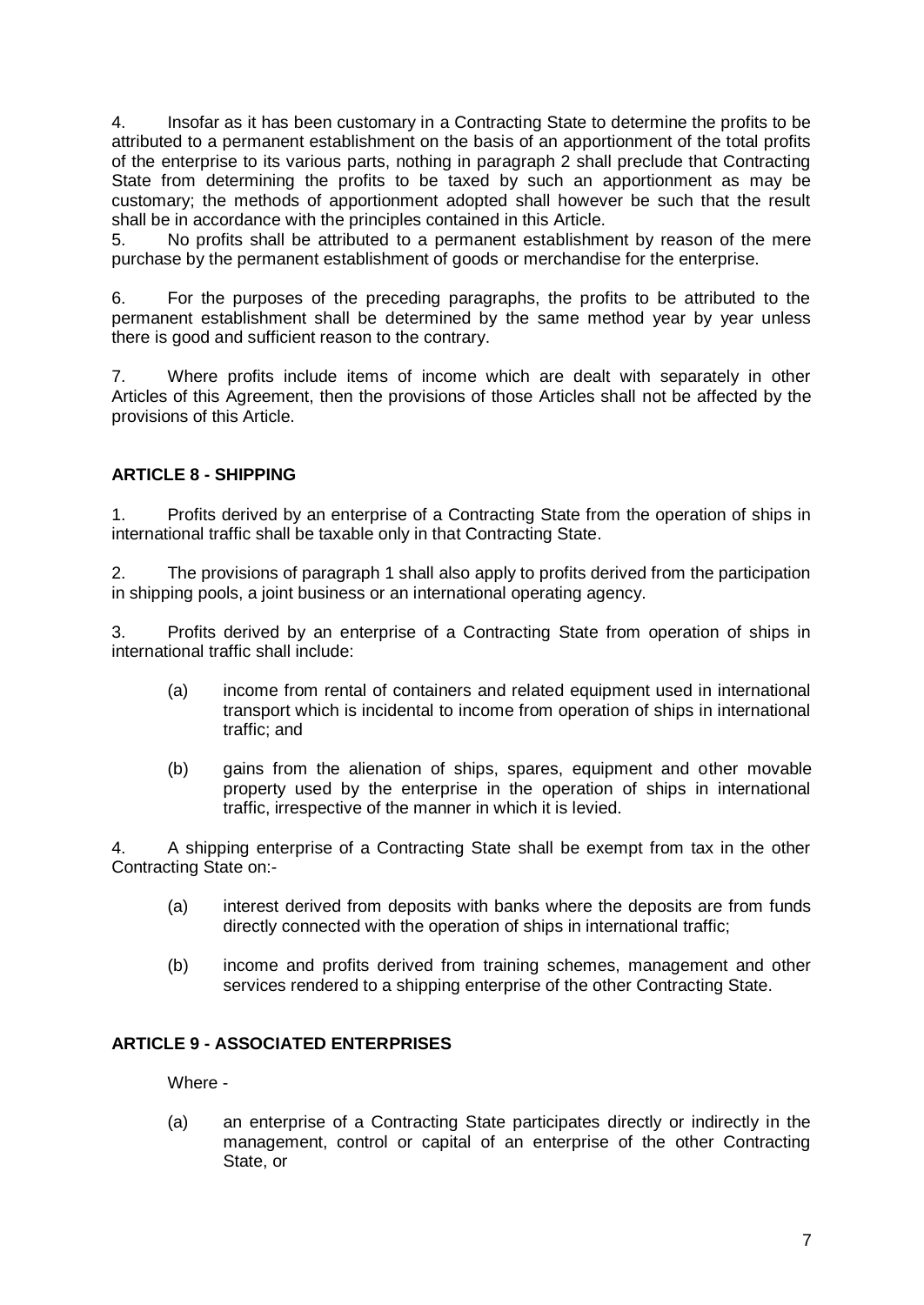(b) the same persons participate directly or indirectly in the management, control or capital of an enterprise of a Contracting State and an enterprise of the other Contracting State,

and in either case conditions are made or imposed between the two enterprises in their commercial or financial relations which differ from those which would be made between independent enterprises, then any profits which would, but for those conditions, have accrued to one of the enterprises, but, by reason of those conditions, have not so accrued, may be included in the profits of that enterprise and taxed accordingly.

# **ARTICLE 10 - DIVIDENDS**

1. Dividends paid by a company which is a resident of a Contracting State to a resident of the other Contracting State may be taxed in that other State.

2. However, such dividends may also be taxed in the Contracting State of which the company paying the dividends is a resident and according to the laws of that State, but if the recipient is the beneficial owner of the dividends the tax so charged shall not exceed 5 percent of the gross amount of the dividends.

3. Under the current Singapore laws, where dividends are paid by a company which is a resident of Singapore to a resident of the United Arab Emirates who is the beneficial owner of such dividends, there is no tax in Singapore which is chargeable on dividends in addition to the tax chargeable on the profits or income of the company.

4. The provisions of paragraph 2 shall apply to dividends paid by a company which is a resident of Singapore if Singapore, subsequent to the date of signature of this Agreement, imposes a tax on dividends in addition to the tax chargeable in respect of the profits or income of the company.

5. The term "dividends" as used in this Article means income from shares, or other rights, not being debt-claims, participating in profits, as well as income from other corporate rights which is subjected to the same taxation treatment as income from shares by the laws of the State of which the company making the distribution is a resident.

6. The provisions of paragraphs 1 and 2 shall not apply if the beneficial owner of the dividends, being a resident of a Contracting State, carries on business in the other Contracting State of which the company paying the dividends is a resident, through a permanent establishment situated therein, or performs in that other State independent personal services from a fixed base situated therein, and the holding in respect of which the dividends are paid is effectively connected with such permanent establishment or fixed base. In such case the provisions of Article 7 or Article 13, as the case may be, shall apply.

7. Where a company which is a resident of a Contracting State derives profits or income from the other Contracting State, that other State may not impose any tax on the dividends paid by the company, except insofar as the holding in respect of which the dividends are paid is effectively connected with a permanent establishment or a fixed base situated in that other State, nor subject the company's undistributed profits to a tax on the company's undistributed profits, even if the dividends paid or the undistributed profits consist wholly or partly of profits or income arising in such other State.

8.

(a) Dividends shall be deemed to arise in United Arab Emirates if they are paid by a company which is a resident of United Arab Emirates;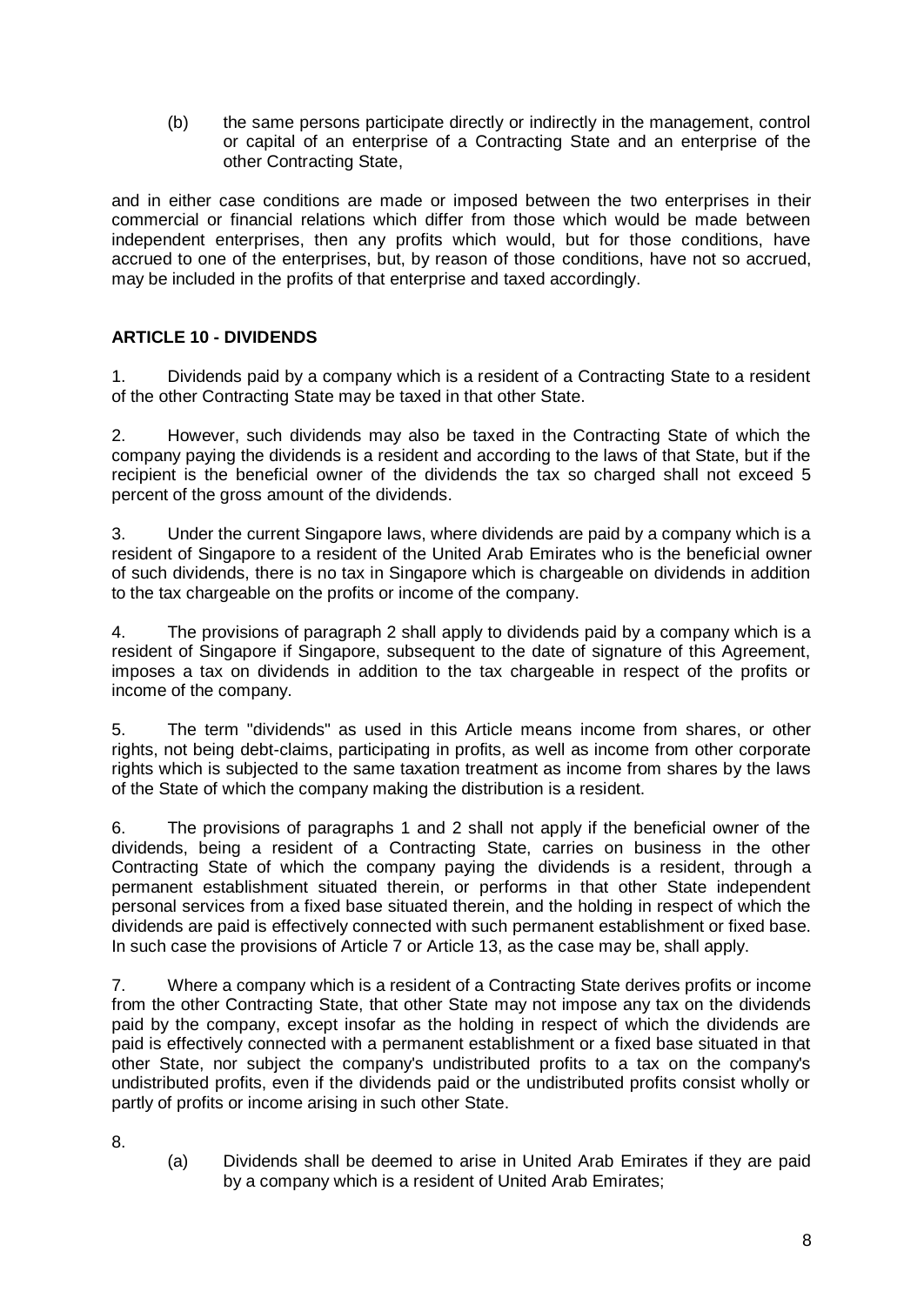- (b) Dividends shall be deemed to arise in Singapore
	- (i) if they are paid by a company which is a resident of Singapore; or
	- (ii) if they are paid by a company which is a resident of Malaysia out of profits arising in Singapore and qualifying as dividends arising in Singapore under Article VII of the Agreement for the Avoidance of Double Taxation between Singapore and Malaysia signed on 26th December 1968.

### **ARTICLE 11 - INTEREST**

1. Interest arising in a Contracting State and paid to a resident of the other Contracting State may be taxed in that other State.

2. However, such interest may also be taxed in the Contracting State in which it arises and according to the law of that State, but if the recipient is the beneficial owner of the interest, the tax so charged shall not exceed 7 percent of the gross amount of the interest.

3. Notwithstanding the provisions of paragraph 2, interest arising in a Contracting State and paid to the Government of the other Contracting State shall be exempt from tax in the first-mentioned Contracting State.

- 4. For the purposes of paragraph 3 the term "Government":
	- (a) in the case of the United Arab Emirates means the Government of United Arab Emirates, and shall include:
		- (i) a local Government thereof;
		- (ii) United Arab Emirates Central Bank;
		- (iii) Abu Dhabi Investment Authority;
		- (iv)
- (aa) a statutory body; or
- (bb) any institution wholly or substantially owned by the Government of United Arab Emirates, a local Government, a local authority or a statutory body thereof,

as may be agreed from time to time between the competent authorities of the Contracting States;

- (b) in the case of Singapore means the Government of Singapore and shall include:
	- (i) the Monetary Authority of Singapore and the Board of Commissioners of Currency;
	- (ii) Government of Singapore Investment Corporation Pte Ltd.;
	- (iii)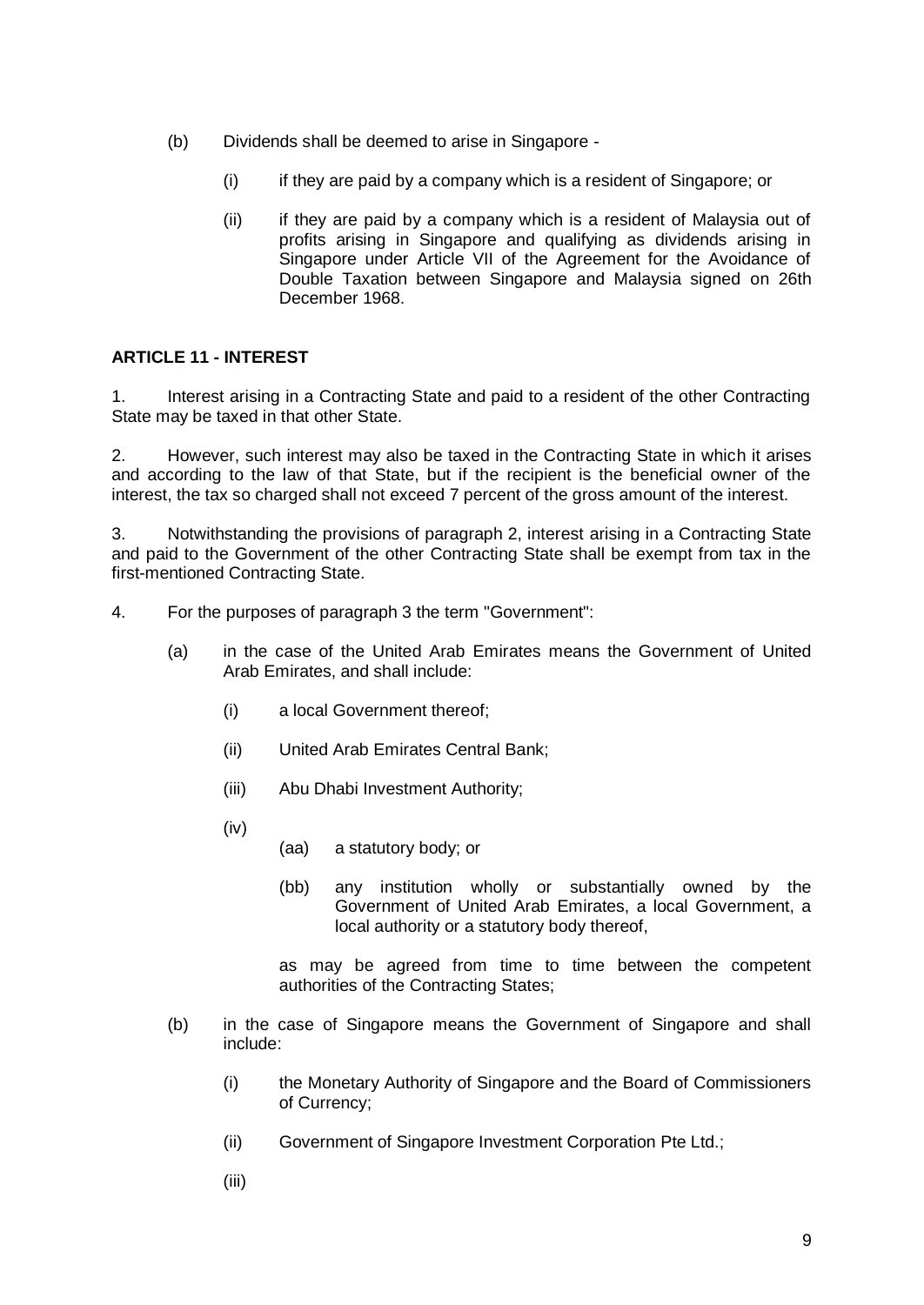- (aa) a statutory body; or
- (bb) any institution wholly or substantially owned by the Government of Singapore, a local authority or statutory body thereof,

as may be agreed from time to time between the competent authorities of the Contracting States.

5. The term "interest" as used in this Article means income from debt-claims of every kind, whether or not secured by mortgage and whether or not carrying a right to participate in the debtor's profits, and in particular, income from government securities and income from bonds or debentures including premiums and prizes attaching to such securities, bonds or debentures, as well as income assimilated to income from money lent by the taxation law of the State in which the income arises, including interest on deferred payment sales. Penalty charges for late payment shall not be regarded as interest for the purpose of this Article.

6. The provisions of paragraphs 1 and 2 shall not apply if the beneficial owner of the interest, being a resident of a Contracting State, carries on business in the other Contracting State in which the interest arises, through a permanent establishment situated therein, or performs in that other State independent personal services from a fixed base situated therein, and the debt-claim in respect of which the interest is paid is effectively connected with such permanent establishment or fixed base. In such case the provisions of Article 7 or Article 13, as the case may be, shall apply.

7. Interest shall be deemed to arise in a Contracting State when the payer is that State itself, a political subdivision, a local authority, a statutory body or a resident of that State. Where, however, the person paying the interest, whether he is a resident of a Contracting State or not, has in a Contracting State a permanent establishment or a fixed base in connection with which the indebtedness on which the interest is paid was incurred, and such interest is borne by such permanent establishment or fixed base, then such interest shall be deemed to arise in the State in which the permanent establishment or fixed base is situated.

8. Where, by reason of a special relationship between the payer and the beneficial owner or between both of them and some other person, the amount of the interest, having regard to the debt-claim for which it is paid, exceeds the amount which would have been agreed upon by the payer and the beneficial owner in the absence of such relationship, the provisions of this Article shall apply only to the last-mentioned amount. In such case, the excess part of the payments shall remain taxable according to the laws of each Contracting State, due regard being had to the other provisions of this Agreement.

## **ARTICLE 12 - ROYALTIES**

1. Royalties arising in a Contracting State and paid to a resident of the other Contracting State may be taxed in that other State.

2. However, such royalties may also be taxed in the other Contracting State in which they arise and according to the laws of that State, but if the recipient is the beneficial owner of the royalties then the tax so charged shall not exceed 5 percent of the gross amount of such royalties.

3. Notwithstanding the provisions of paragraph 2, a Contracting State may exempt or reduce the tax on industrial royalties in accordance with its domestic laws.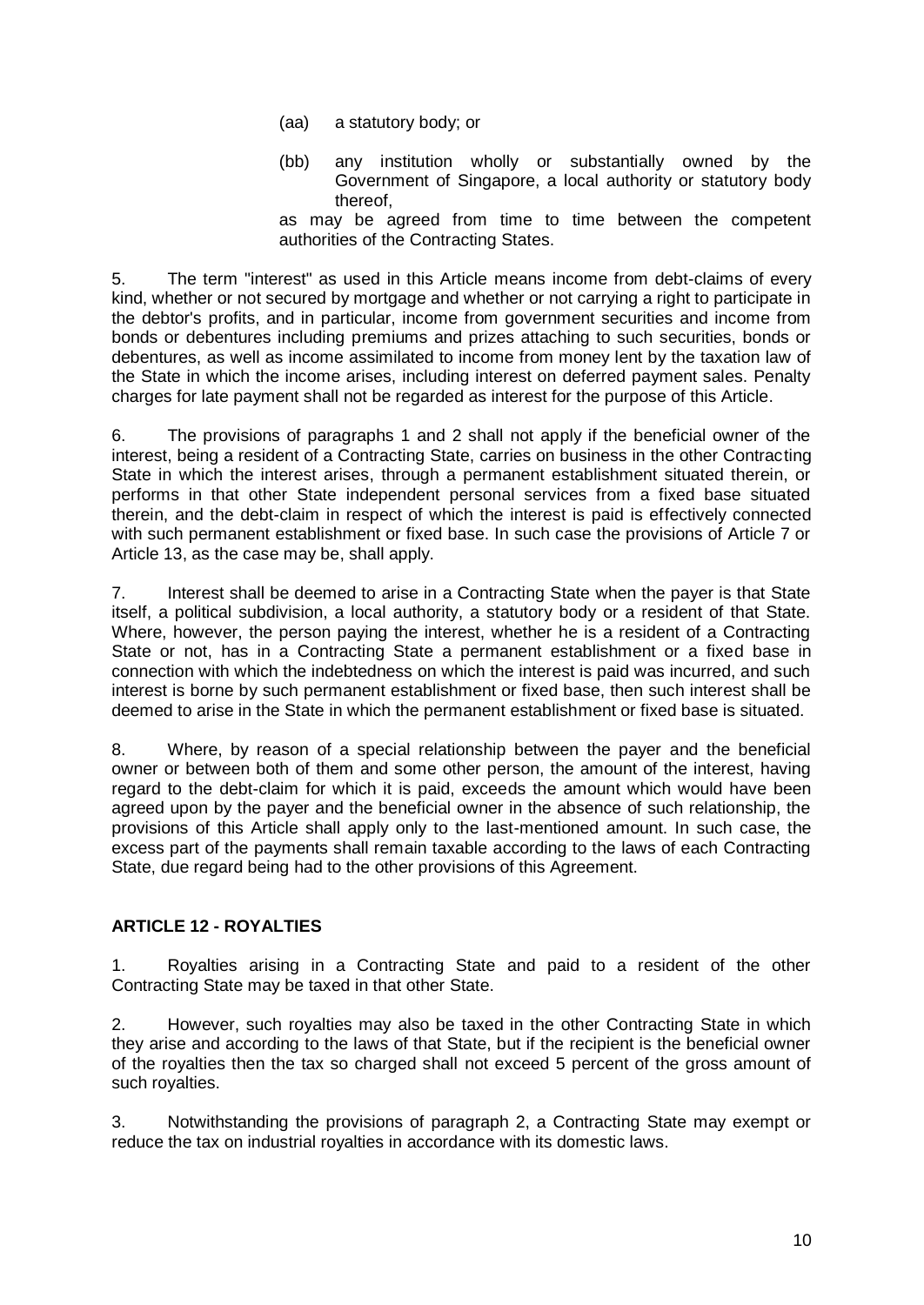4. The term "royalties" as used in this Article means payments of any kind received as a consideration for the use of, or the right to use, any copyright of literary, artistic or scientific work including any royalty or other amount paid in respect of motion picture films or tapes for broadcasting, any patent, trade mark, design or model, plan, secret formula or process, or for the use of, or the right to use, industrial, commercial or scientific equipment, or for information concerning industrial, commercial or scientific experience but excluding royalties in respect of the operation of mines or quarries or exploitation of natural resources.

5. The provisions of paragraphs 1 and 2 shall not apply if the beneficial owner of the royalties, being a resident of a Contracting State, carries on business in the other Contracting State in which the royalties arise, through a permanent establishment situated therein, or performs in that other State independent personal services from a fixed base situated therein, and the right or property in respect of which the royalties are paid is effectively connected with such permanent establishment or fixed base. In such case the provisions of Article 7 or Article 13, as the case may be, shall apply.

6. Royalties shall be deemed to arise in a Contracting State when the payer is that State itself, a political subdivision, a local authority, a statutory body, or a resident of that State. Where, however, the person paying the royalties, whether he is a resident of a Contracting State or not, has in a Contracting State a permanent establishment or a fixed base in connection with which the liability to pay the royalties was incurred, and such royalties are borne by such permanent establishment or fixed base, then such royalties shall be deemed to arise in the Contracting State in which the permanent establishment or fixed base is situated.

7. Where, by reason of a special relationship between the payer and the beneficial owner or between both of them and some other person, the amount of the royalties, having regard to the use, right or information for which they are paid, exceeds the amount which would have been agreed upon by the payer and the beneficial owner in the absence of such relationship, the provisions of this Article shall apply only to the last-mentioned amount. In such case, the excess part of the payments shall remain taxable according to the laws of each Contracting State, due regard being had to the other provisions of this Agreement.

# **ARTICLE 13 - INDEPENDENT PERSONAL SERVICES**

1. Income derived by an individual who is a resident of a Contracting State from the performance of professional services or other independent activities of a similar character shall be taxable only in that State except in the following circumstances when such income may also be taxed in the other Contracting State:

- (a) if he has a fixed base regularly available to him in the other Contracting State for the purpose of performing his activities; in that case, only so much of the income as is attributable to that fixed base may be taxed in that other State; or
- (b) if his stay in the other Contracting State is for a period or periods exceeding in the aggregate 183 days in the relevant calendar year; in that case, only so much of the income as is derived from his activities performed in that other State may be taxed in that other State.

2. The term "professional services" includes independent scientific, literary, artistic, educational or teaching activities, as well as the independent activities of physicians, surgeons, lawyers, engineers, architects, dentists and accountants.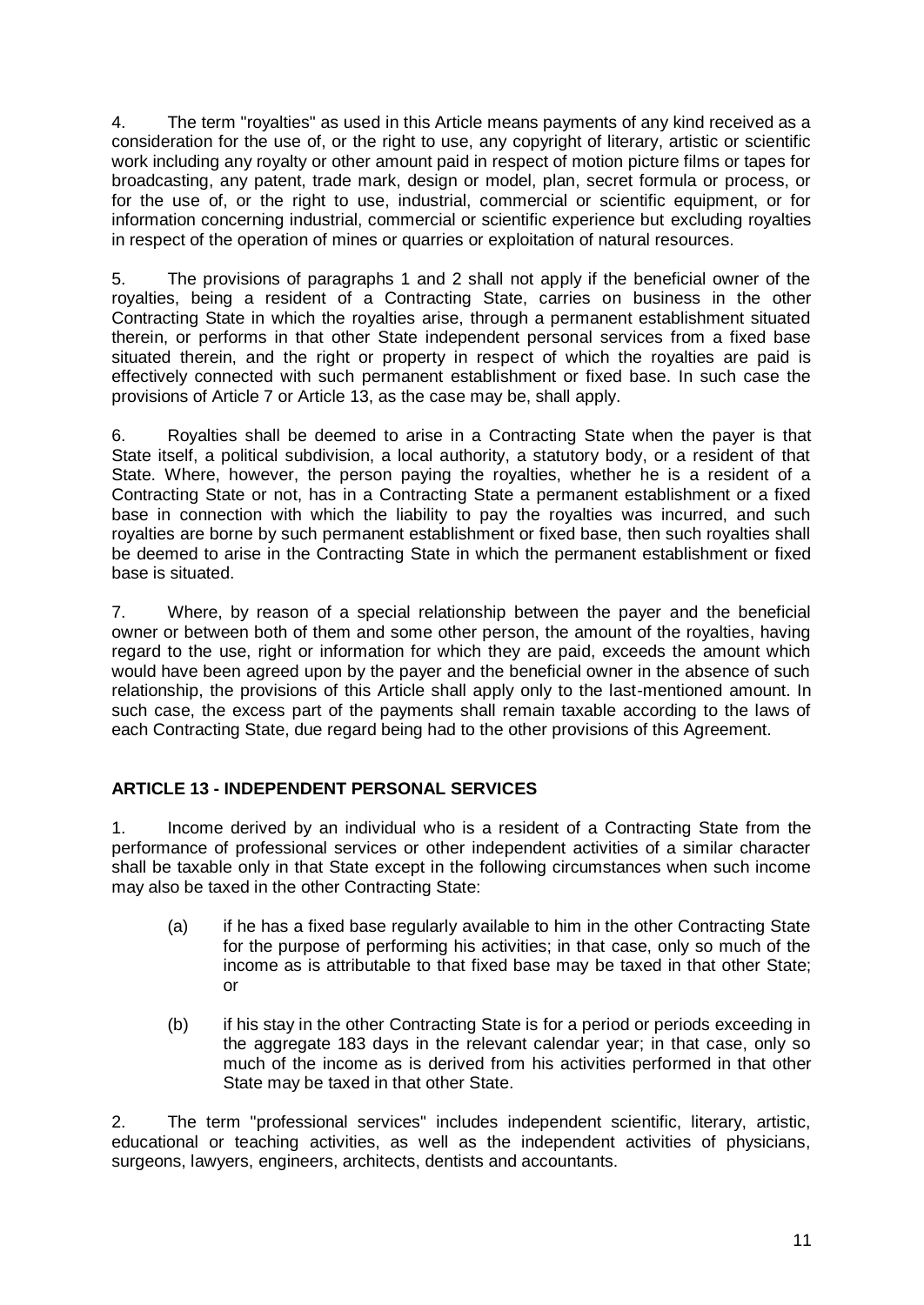#### **ARTICLE 14 - DEPENDENT PERSONAL SERVICES**

1. Subject to the provisions of Articles 15, 17, 18, 19 and 20, salaries, wages and other similar remuneration or income derived by a resident of a Contracting State in respect of an employment shall be taxable only in that State unless the employment is exercised in the other Contracting State. If the employment is so exercised, such remuneration as is derived therefrom may be taxed in that other State.

2. Notwithstanding the provisions of paragraph 1, remuneration derived by a resident of a Contracting State in respect of an employment exercised in the other Contracting State shall be taxable only in the first-mentioned State if:

- (a) the recipient is present in the other State for a period or periods not exceeding in the aggregate 183 days in the calendar year; and
- (b) the remuneration is paid by, or on behalf of, an employer who is not a resident of the other State; and
- (c) the remuneration is not borne by a permanent establishment or a fixed base which the employer has in the other State.

3. Notwithstanding the preceding provisions of this Article, remuneration derived in respect of an employment exercised aboard a ship or aircraft operated in international traffic shall be taxable only in the Contracting State in which the place of effective management of the enterprise is situated.

## **ARTICLE 15 - DIRECTORS' FEES**

1. Directors' fees and similar payments derived by a resident of a Contracting State in his capacity as a member of the board of directors of a company which is a resident of the other Contracting State may be taxed in that other State.

2. The remuneration which a person to whom paragraph 1 applies derives from the company in respect of the discharge of day-to-day functions of a managerial or technical nature may be taxed in accordance with the provisions of Article 14.

#### **ARTICLE 16 - ARTISTES AND ATHLETES**

1. Notwithstanding the provisions of Articles 13 and 14, income derived by a resident of a Contracting State as an entertainer, such as a theatre, motion picture, radio or television artiste, or a musician, or as an athlete, from his personal activities as such exercised in the other Contracting State, may be taxed in that other Contracting State.

Such income shall, however, be exempt from tax in that other Contracting State if such activities are supported, wholly or substantially, from the public funds of the Government of either Contracting State or a political sub-division, a local authority or a statutory body thereof.

2. Where income in respect of, or related directly or indirectly to, personal activities exercised in a Contracting State by an entertainer or an athlete in his capacity as such accrues not to the entertainer or athlete himself but to another person, that income may, notwithstanding the provisions of Articles 7 and 13, be taxed in that Contracting State.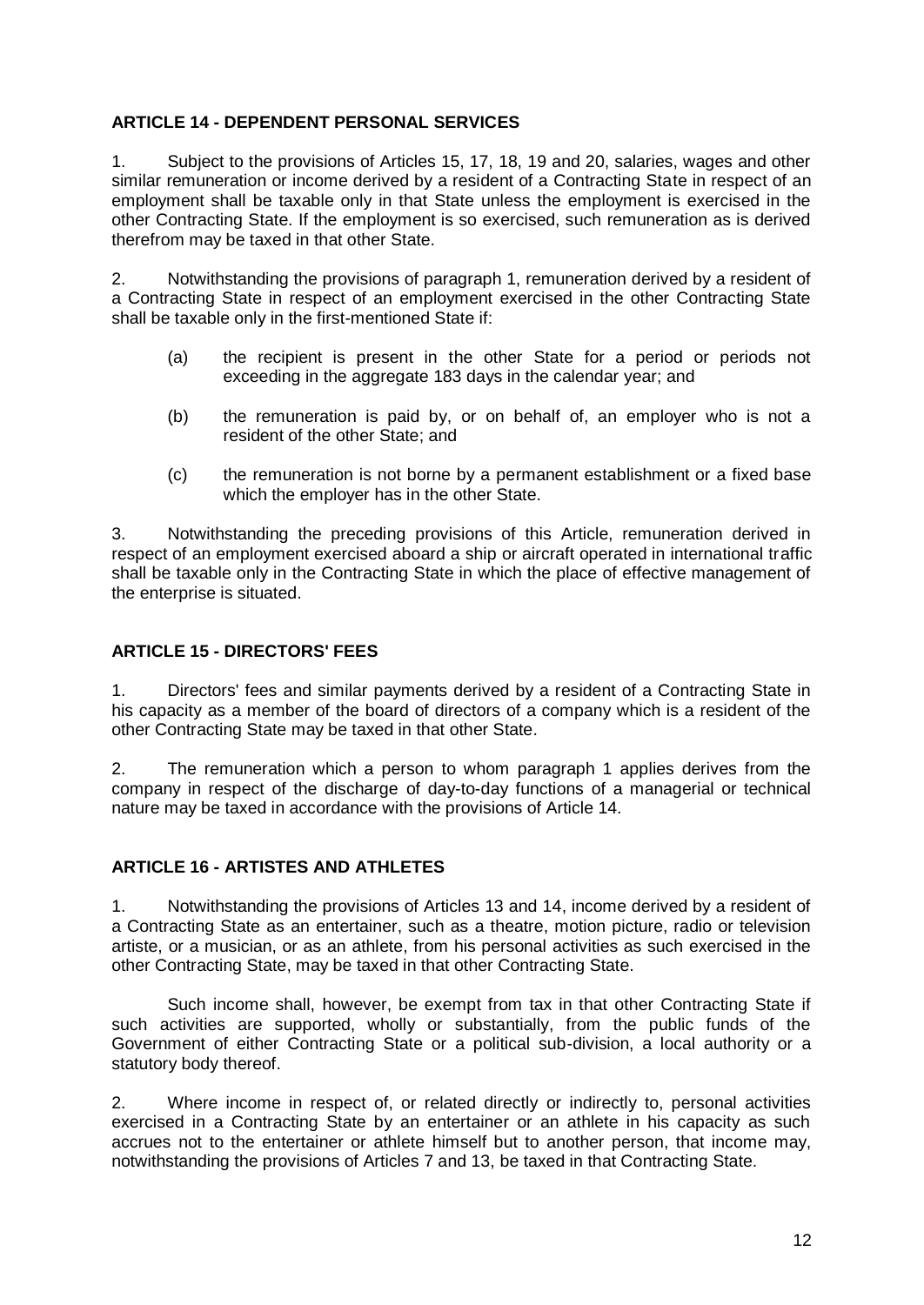Such income shall, however, be exempt from tax in that Contracting State if such activities are supported, wholly or substantially, from the public funds of the Government of either Contracting State or a political subdivision, a local authority or a statutory body thereof.

#### **ARTICLE 17 - PENSIONS**

Pensions and other similar remuneration other than pensions referred to in Article 18, paid to a resident of a Contracting State in consideration of past employment shall be taxable only in that State.

### **ARTICLE 18 - GOVERNMENT SERVICE**

1.

- (a) Remuneration, other than a pension, paid by a Contracting State or a political subdivision, a local authority or a statutory body thereof to an individual in respect of services rendered to that State or subdivision or authority or body shall be taxable only in that State.
- (b) However, such remuneration shall be taxable only in the other Contracting State if the services are rendered in that other State and the individual is a resident of that other State who:
	- (i) is a national of that other State; or
	- (ii) did not become a resident of that other State solely for the purpose of rendering the services.
- 2.
- (a) Any pension paid by or out of funds created by a Contracting State or a political subdivision, a local authority or a statutory body thereof to an individual in respect of services rendered to that State or subdivision or authority or body shall be taxable in that State.
- (b) However, such pension shall be taxable only in the Contracting State of which the individual is a resident if he is a national of that State.

3. The provisions of Articles 14, 15 and 17 shall apply to remuneration and pensions in respect of services rendered in connection with a business carried on by a Contracting State or a political subdivision, a local authority or a statutory body thereof.

#### **ARTICLE 19 - TEACHERS AND RESEARCHERS**

An individual who is a resident of a Contracting State immediately before making a visit to the other Contracting State and who, at the invitation of any university, college, school or other similar educational institution or scientific research institution visits that other Contracting State for a period not exceeding two years solely for the purpose of teaching or research or both at such educational or research institution shall be exempt from tax in that other State on any remuneration derived from such teaching or research.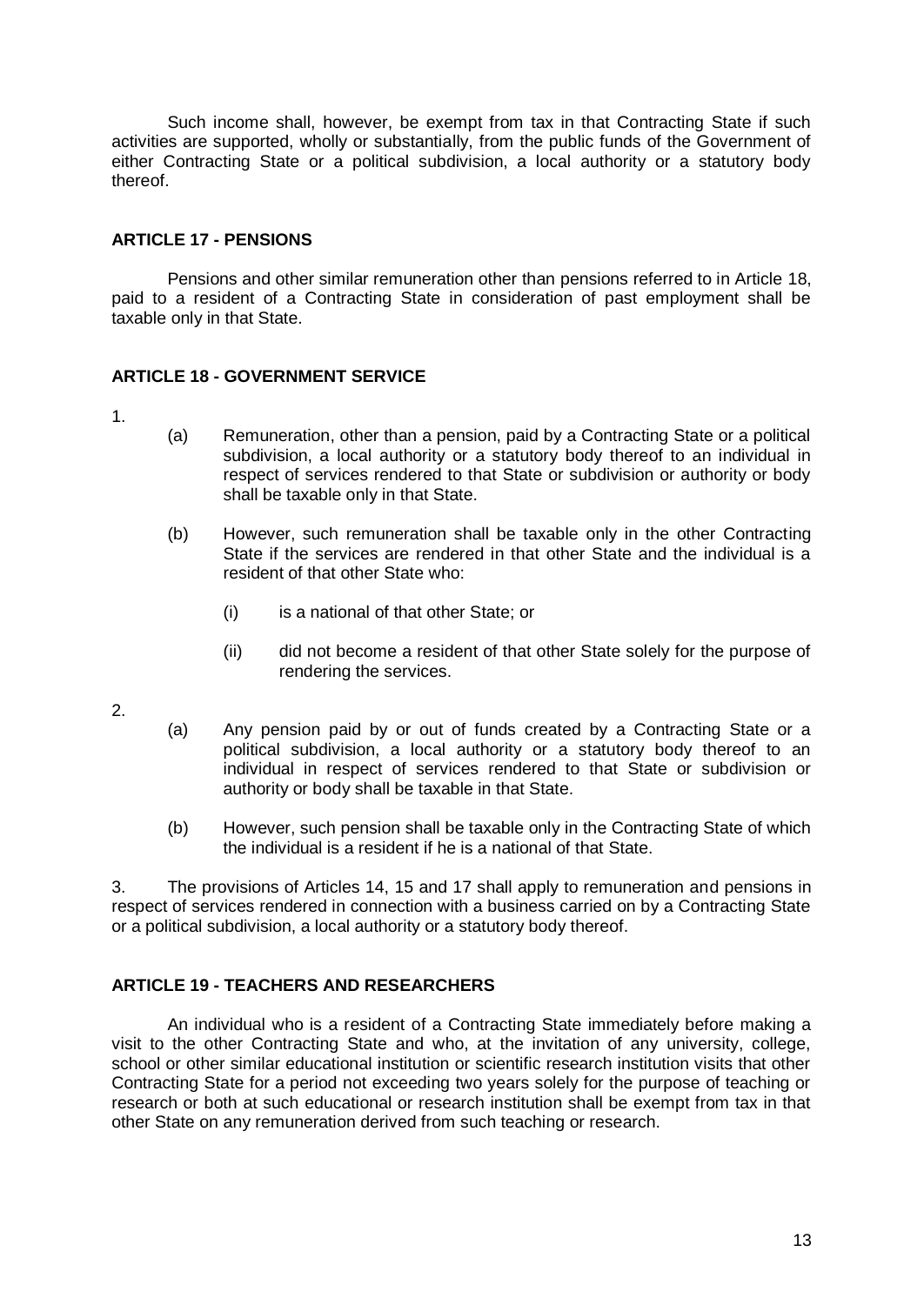### **ARTICLE 20 - STUDENTS AND TRAINEES**

1. An individual who is a resident of a Contracting State immediately before making a visit to the other Contracting State and is present in that other Contracting State for a period not exceeding five years solely -

- (a) as a student at a recognised university, college or school in that other Contracting State;
- (b) as a recipient of grant, allowance or award for the primary purpose of study or research from a governmental, religious, charitable, scientific, literary or educational organisation;
- (c) as a business apprentice;

shall be exempt from tax of that other Contracting State in respect of -

- (i) remittances from abroad for the purpose of his maintenance, education or training,
- (ii) the grant, allowance or award, and
- (iii) remuneration for personal services in that other Contracting State not exceeding the sum of 3,500 United States dollars or its equivalent sum in Singapore or U.A.E. currency, during any calendar year, or such amount as may be agreed from time to time between the competent authorities of the Contracting States; provided that any amount in excess of 3,500 United States dollars (or such revised amount) or its equivalent in Singapore or U.A.E. currency shall remain taxable according to the law of that other State, due regard being had to the other provisions of the Agreement.

2. An individual who is a resident of a Contracting State immediately before making a visit to the other Contracting State and is present in that other Contracting State for a period not exceeding twelve months as an employee of, or under contract with, an enterprise of the first-mentioned Contracting State, or an organisation referred to in sub-paragraph (b) of paragraph 1, solely to acquire technical, professional or business experience from a person other than such enterprise or organisation, shall be exempt from tax of that other Contracting State on the remuneration for such period, received from abroad, or paid in that other Contracting State for his services directly related to the acquisition of such experience, if the amount thereof does not exceed the sum of 7,000 United States dollars or its equivalent sum in Singapore or U.A.E. currency, during any calendar year, or such amount as may be agreed from time to time between the competent authorities of the Contracting States; provided that any amount in excess of 7,000 United States dollars (or such revised amount) or its equivalent in Singapore or U.A.E. currency shall remain taxable according to the law of that other State, due regard being had to the other provisions of the Agreement.

3. An individual who is a resident of a Contracting State immediately before making a visit to the other Contracting State and is present in that other Contracting State for a period not exceeding five years under arrangements with the Government (including a local government) of the other Contracting State or any authority or agency thereof, solely for the purpose of study, research or training shall be exempt from tax of that other Contracting State on remuneration, received from abroad, or paid in that other Contracting State for his services directly related to such study, research or training if the amount thereof does not exceed the sum of 7,000 United States dollars or its equivalent sum in Singapore or U.A.E. currency, during any calendar year, or such amount as may be agreed from time to time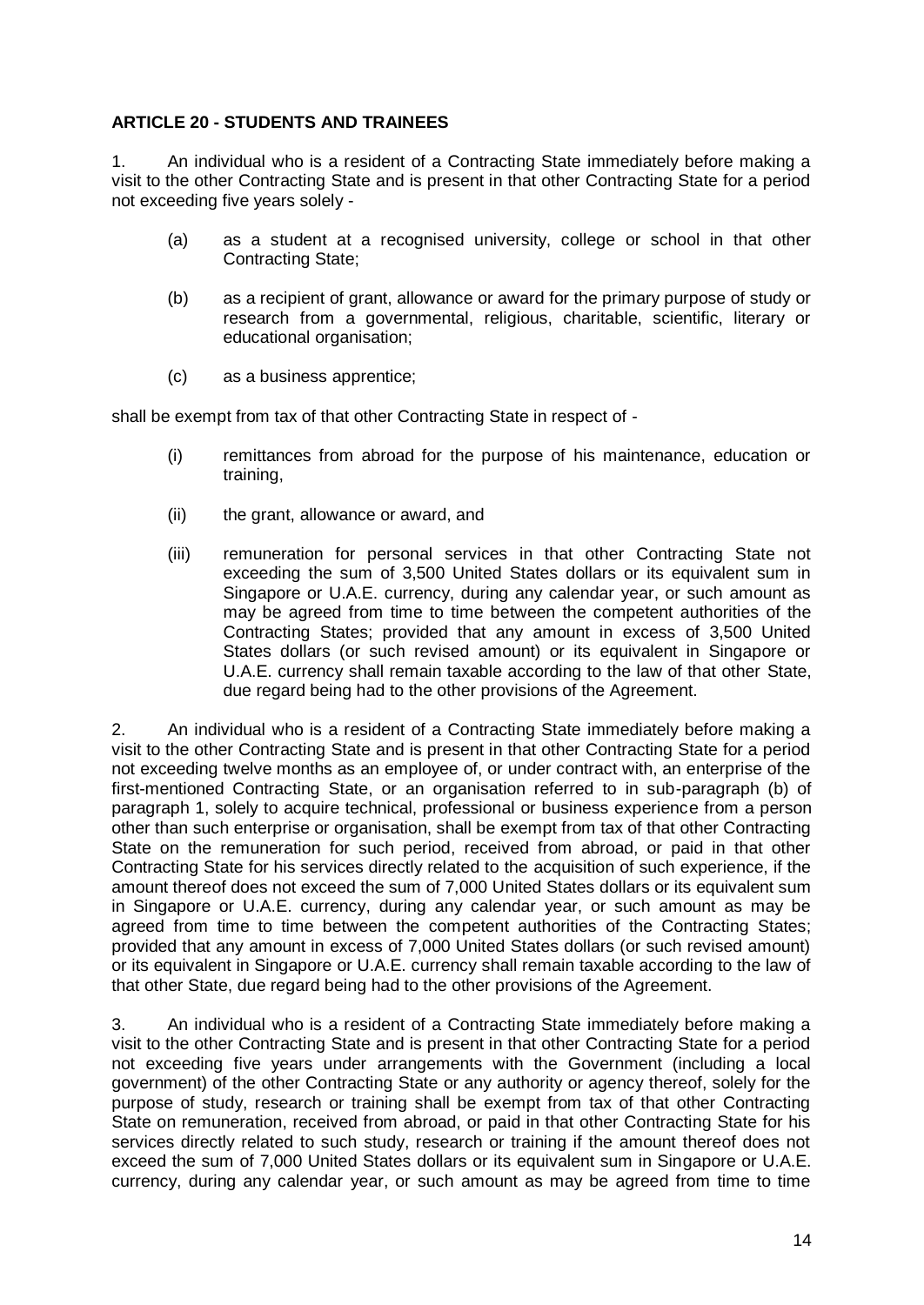between the competent authorities of the Contracting States; provided that any amount in excess of 7,000 United States dollars (or such revised amount) or its equivalent in Singapore or U.A.E. currency shall remain taxable according to the law of that other State, due regard being had to the other provisions of the Agreement.

4. The benefits of paragraph 1, 2 or 3 shall not be concurrently cumulative.

## **ARTICLE 21 - INCOME NOT EXPRESSLY MENTIONED**

Items of income not expressly mentioned in the foregoing Articles of this Agreement and arising in a Contracting State may be taxed in that State.

## **ARTICLE 22 - LIMITATION OF RELIEF**

1. Where this Agreement provides (with or without other conditions) that income from sources in U.A.E. shall be exempt from tax, or taxed at a reduced rate, in U.A.E. and under the laws in force in Singapore the said income is subject to tax by reference to the amount thereof which is remitted to or received in Singapore and not by reference to the full amount thereof, then the exemption or reduction of tax to be allowed under this Agreement in U.A.E. shall apply only to so much of the income as is remitted to or received in Singapore.

2. However, this limitation does not apply to income derived by the Government of Singapore or any person approved by the competent authority of Singapore for the purpose of this paragraph. The term "the Government of Singapore" shall include its agencies and statutory bodies.

## **ARTICLE 23 - ELIMINATION OF DOUBLE TAXATION**

1. The laws of each Contracting State shall continue to govern the taxation of income in that State except where express provision to the contrary is made in the present Agreement. Where income is subject to tax in both Contracting States, relief from double taxation shall be given in accordance with the following paragraphs of this Article.

- 2. In U.A.E. double taxation shall be eliminated as follows:
	- (a) Where a resident of U.A.E. derives income which, in accordance with the provisions of this Agreement, may be taxed in Singapore, U.A.E. shall allow as a deduction from the tax on the income of that person, an amount equal to the Singapore tax paid on that income. Subject to the provisions of subparagraph (b), where such income is a dividend paid by a company which is a resident of Singapore to a resident of U.A.E. the deduction shall take into account Singapore tax payable on the profits of the company paying the dividends.

Such deduction shall not, however, exceed that part of the tax on the income, as computed before the deduction is given, which is attributable to the income which may be taxed in Singapore.

(b) Dividends paid by a company which is a resident of Singapore to a company which is a resident of U.A.E. shall be exempt from U.A.E. tax to the extent that the dividends would have been exempt from tax under U.A.E. taxation law if both companies had been residents of U.A.E.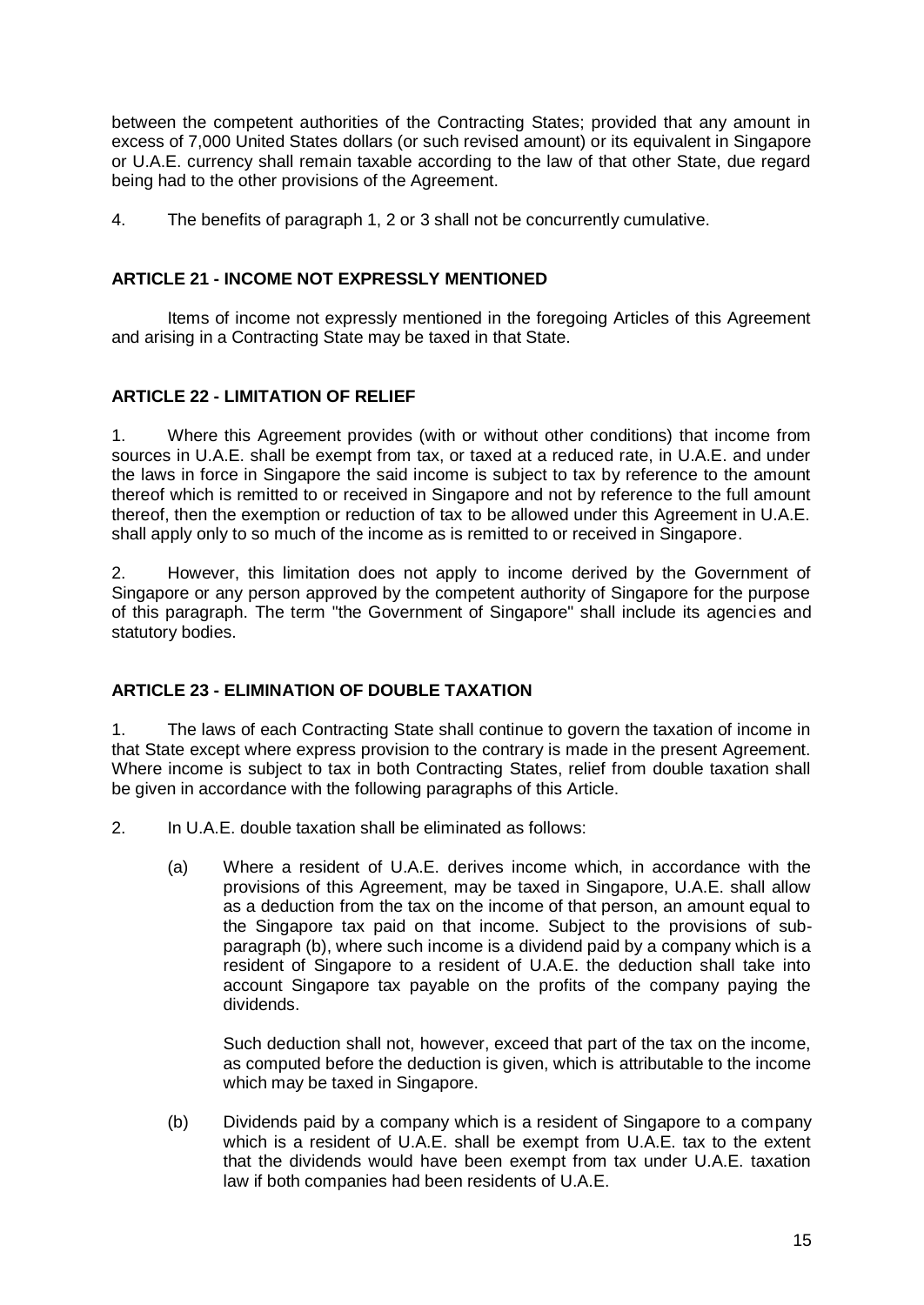- (c) Where in accordance with any provision of the Agreement income derived by a resident of U.A.E. is exempt from tax in U.A.E., U.A.E. may nevertheless, in calculating the amount of tax on the remaining income of such resident, take into account the exempted income.
- (d) For the purposes of sub-paragraph (a) the term "Singapore tax paid" shall be deemed to include any amount which would have been payable as Singapore tax for any year but for -
	- (i) any reduction or exemption of Singapore tax on income arising from Singapore granted under the provisions concerning the special incentive measures to promote economic development in Singapore effective on the date of signature of the Agreement;
	- (ii) any reduction or exemption of Singapore tax granted under any other provisions which may subsequently be enacted and which the competent authorities of the Contracting States agree to be for the purpose of promoting economic development.
- 3. In Singapore double taxation shall be eliminated as follows:

Subject to the provisions of the law of Singapore regarding the allowance as a credit against Singapore tax of tax payable in any country other than Singapore, U.A.E. tax payable, whether directly or by deduction, in respect of income from sources within U.A.E. shall be allowed as a credit against Singapore tax payable in respect of that income.

Where such income is a dividend paid by a company which is a resident of U.A.E. to a resident of Singapore, the credit shall take into account U.A.E. tax payable on the profits of the company paying the dividend.

## **ARTICLE 24 - NON-DISCRIMINATION**

1. The nationals of a Contracting State shall not be subject in the other Contracting State to any taxation or any requirement connected therewith which is other or more burdensome than the taxation and connected requirements to which nationals of that other State in the same circumstances are or may be subjected.

2. The taxation on a permanent establishment which an enterprise of a Contracting State has in the other Contracting State shall not be less favourably levied in that other State than the taxation levied on enterprises of that other State carrying on the same activities.

- 3. Nothing in this Article shall be construed as obliging a Contracting State to grant to
	- (a) residents of the other Contracting State any personal allowances, reliefs and reductions for tax purposes which it grants to its own residents, or
	- (b) nationals of the other Contracting State those personal allowances, reliefs and reductions for tax purposes which it grants to its own nationals who are not resident in that Contracting State or to such other persons as may be specified in the taxation laws of that Contracting State.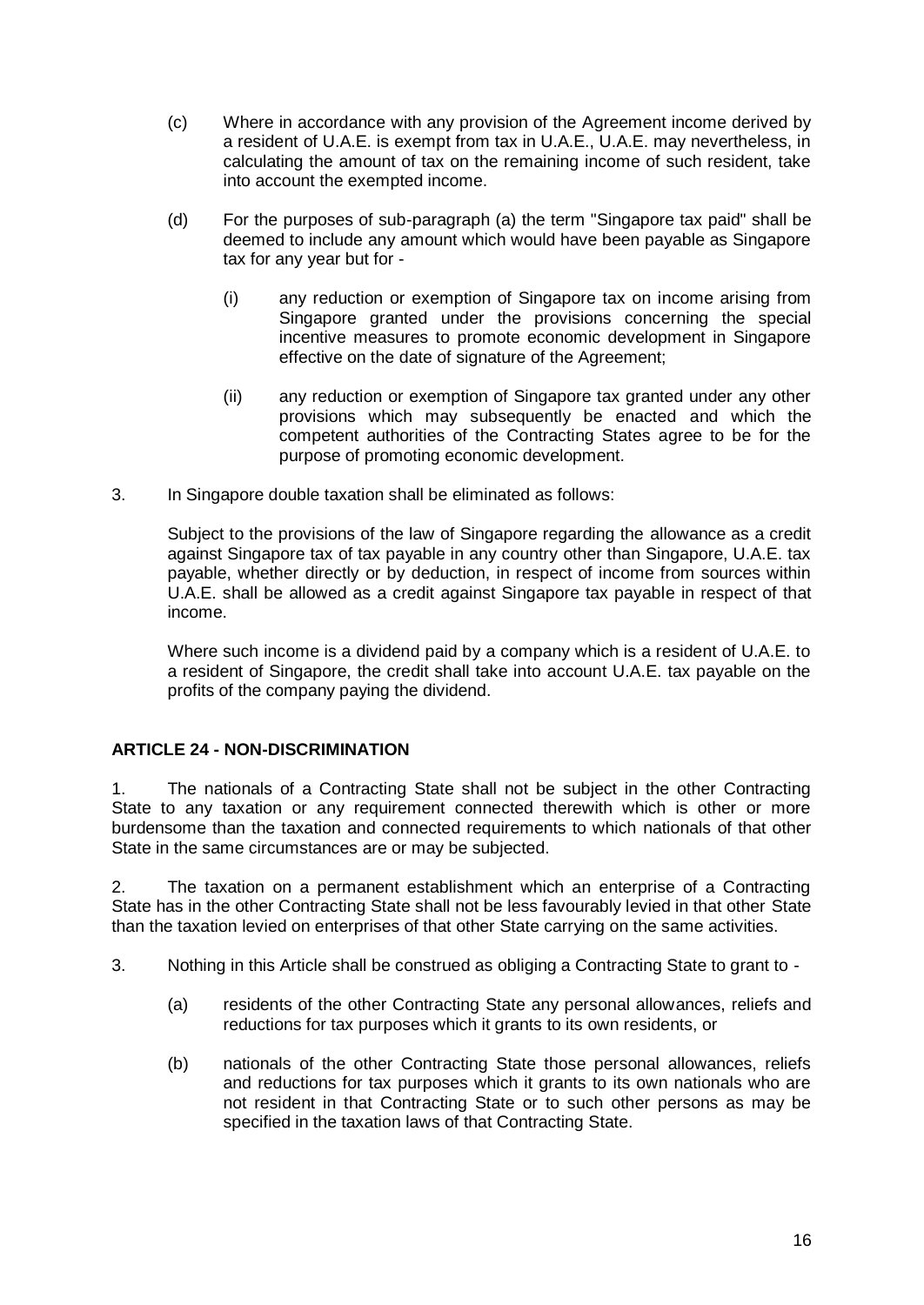4. Enterprises of a Contracting State, the capital of which is wholly or partly owned or controlled, directly or indirectly, by one or more residents of the other Contracting State, shall not be subjected in the first-mentioned State to any taxation or any requirement connected therewith which is other or more burdensome than the taxation and connected requirements to which other similar enterprises of the first-mentioned State are or may be subjected.

5. Where a Contracting State grants tax incentives to its nationals designed to promote economic development in accordance with its national policy and criteria, it shall not be construed as discrimination under this Article.

6. In this Article, the term "taxation" means taxes which are the subject of this Agreement.

## **ARTICLE 25 - MUTUAL AGREEMENT PROCEDURE**

1. Where a person considers that the actions of one or both of the Contracting States result or will result for him in taxation not in accordance with the provisions of this Agreement, he may, irrespective of the remedies provided by the law of those States, present his case to the competent authority of the Contracting State of which he is a resident or, if his case comes under paragraph 1 of Article 24, to that of the Contracting State of which he is a national. The case must be presented within three years from the first notification of the action resulting in taxation not in accordance with the provisions of the Agreement.

2. The competent authority shall endeavour, if the objection appears to it to be justified and if it is not itself able to arrive at a satisfactory solution, to resolve the case by mutual agreement with the competent authority of the other Contracting State, with a view to the avoidance of taxation which is not in accordance with the Agreement. Any agreement reached shall be implemented within the time limits in the domestic law of the Contracting States.

3. The competent authorities of the Contracting States shall endeavour to resolve by mutual agreement any difficulties or doubts arising as to the interpretation or application of the Agreement. In particular, they may consult together for the purpose of reaching an agreement on the allocation of income in cases referred to in Article 9. They may also consult together for the elimination of double taxation in cases not provided for in the Agreement.

4. In the event the competent authorities reach an agreement referred to in paragraphs 2 and 3, taxes shall be imposed on such income, and refund or credit of taxes shall be allowed by the Contracting States in accordance with such agreement. It shall be implemented within the time limits in the domestic law of the Contracting States.

5. The competent authorities of the Contracting States may communicate with each other directly for the purpose of reaching an agreement in the sense of the preceding paragraphs. When it seems advisable in order to reach agreement to have an oral exchange of opinions, such exchange may take place through a Commission consisting of representatives of the competent authorities of the Contracting States.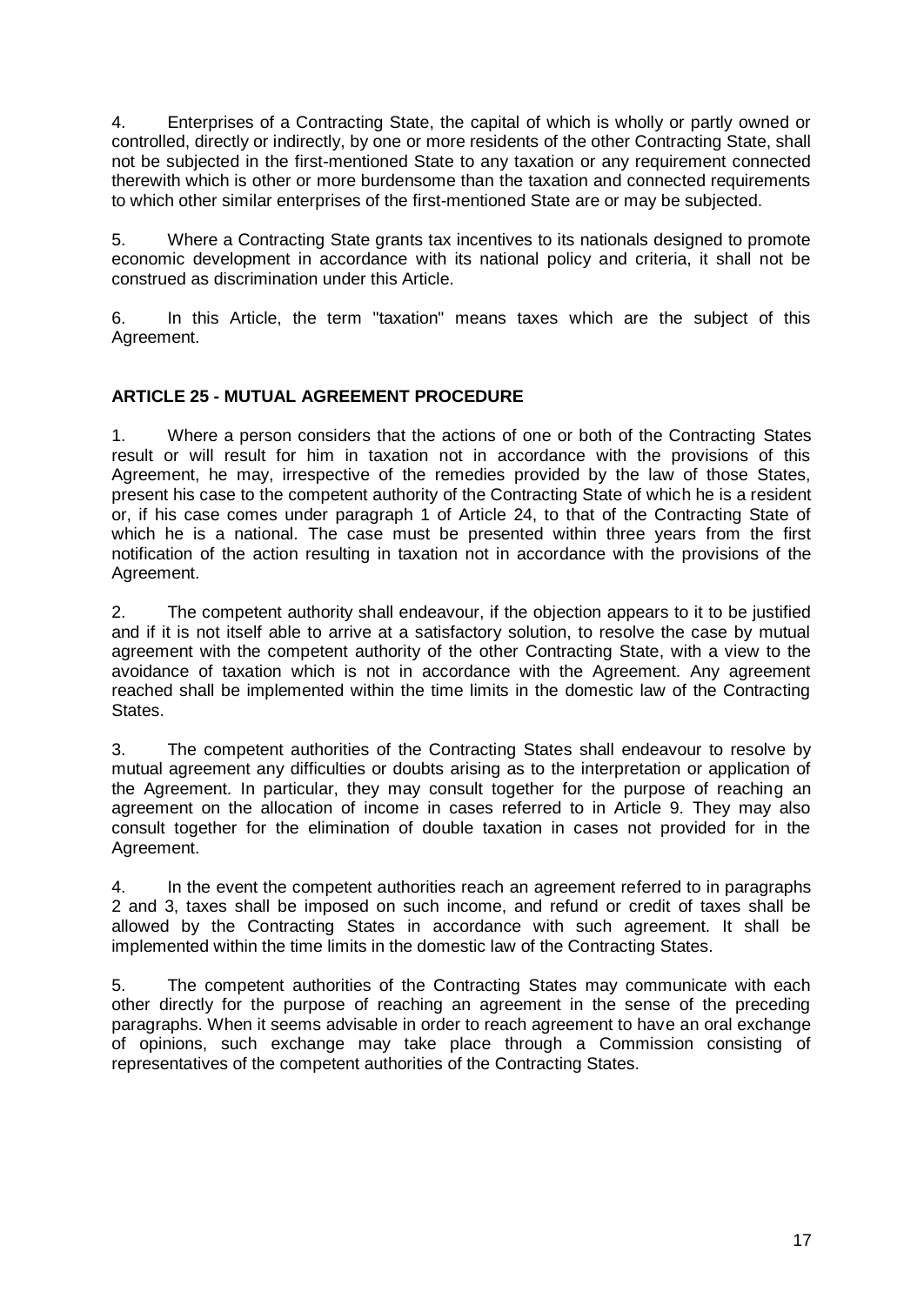#### **ARTICLE 26 - EXCHANGE OF INFORMATION**

1. The competent authorities of the Contracting States shall exchange such information as is necessary for carrying out the provisions of this Agreement or of the domestic laws of the Contracting States concerning taxes covered by the Agreement insofar as the taxation thereunder is not contrary to the Agreement. Any information received by a Contracting State shall be treated as secret in the same manner as information obtained under the domestic laws of that State and shall be disclosed only to persons or authorities (including courts and administrative bodies) involved in the assessment or collection of, the enforcement or prosecution in respect of, or the determination of appeals in relation to, the taxes covered by the Agreement.

2. In no case shall the provisions of paragraph 1 be construed so as to impose on a Contracting State the obligation:

- (a) to carry out administrative measures at variance with the laws or the administrative practice of that or of the other Contracting State;
- (b) to supply information which is not obtainable under the laws or in the normal course of the administration of that or of the other Contracting State;
- (c) to supply information which would disclose any trade, business, industrial, commercial or professional secret or trade process, or information, the disclosure of which would be contrary to public policy (ordre public).

#### **ARTICLE 27 - DIPLOMATIC AGENTS AND CONSULAR OFFICERS**

Nothing in this Agreement shall affect the fiscal privileges of diplomatic agents or consular officers under the general rules of international law or under the provisions of special agreements.

#### **ARTICLE 28 - ENTRY INTO FORCE**

1. This Agreement shall be approved by Singapore and U.A.E. in accordance with their respective legal procedures. The Governments of Singapore and U.A.E. shall notify each other that these procedures have been complied with.

2. The Agreement shall enter into force thirty days after the date of the later of the notifications referred to in paragraph 1 and its provisions shall have effect:

(a) in Singapore:

in respect of Singapore tax, on income derived on or after 1st January 1992;

- (b) in United Arab Emirates:
	- (i) in respect of taxes withheld at source, on income derived on or after 1st January 1992;
	- (ii) in respect of other taxes, on income derived on or after 1st January 1992.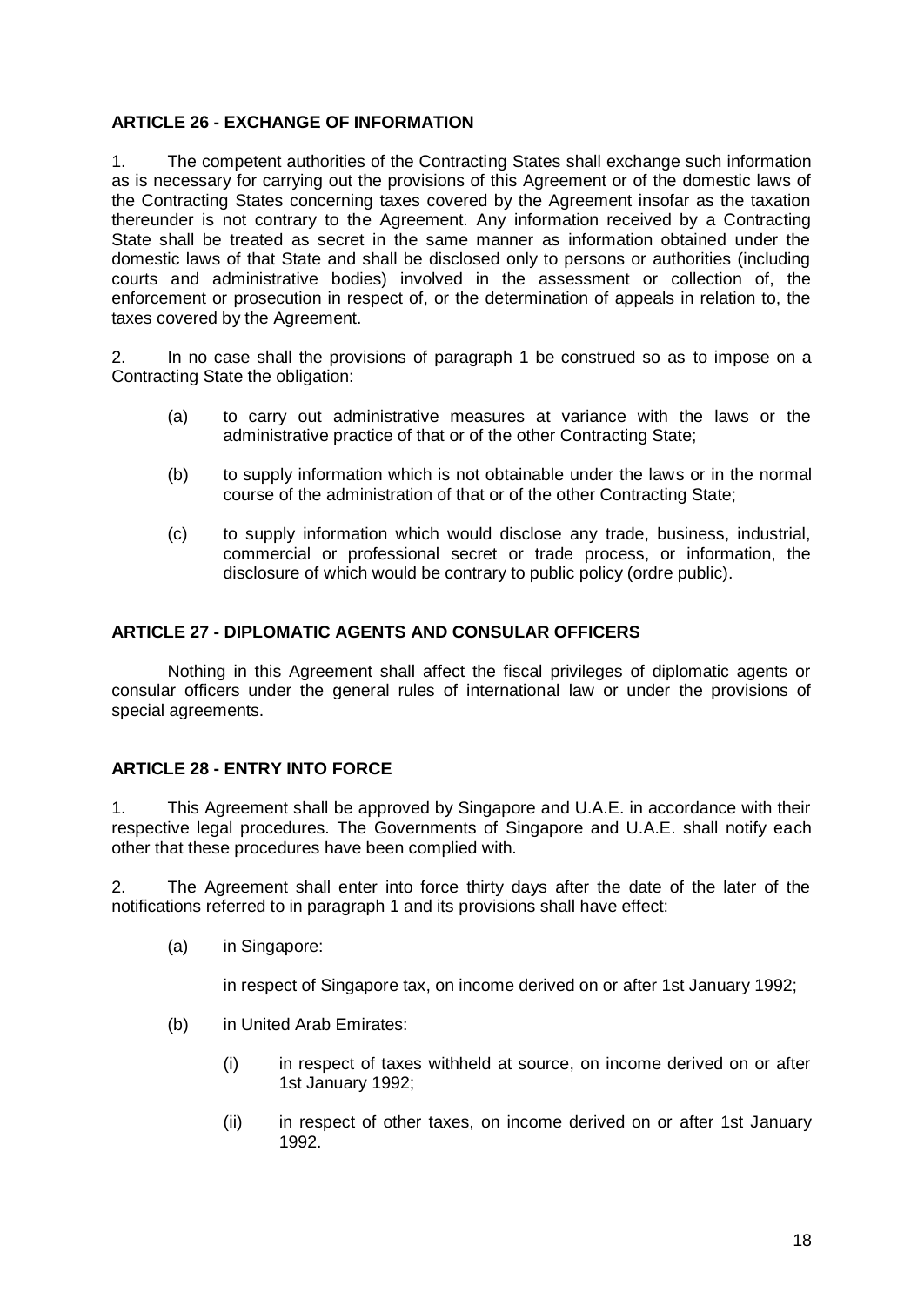#### **ARTICLE 29 - TERMINATION**

This Agreement shall remain in force until terminated by a Contracting State. Either Contracting State may terminate the Agreement, through diplomatic channels, by giving written notice of termination on or before the thirtieth day of June of any calendar year following after the period of five years from the date on which the Agreement enters into force. In such event, the Agreement shall cease to have effect:

(a) in Singapore:

in respect of Singapore tax, for any year of assessment beginning on or after 1st January in the second calendar year following the year in which the notice is given;

- (b) in United Arab Emirates:
	- (i) in respect of taxes withheld at source, on income derived on or after 1st January in the calendar year immediately following the year in which the notice is given;
	- (ii) in respect of other taxes, for any taxable year beginning on or after 1st January in the second calendar year following the year in which the notice is given.

IN WITNESS WHEREOF the undersigned, being duly authorised thereto, have signed this Agreement.

DONE AT SINGAPORE IN DUPLICATE, THIS FRIDAY 1 DECEMBER 1995 CORRESPONDING TO H 9/7/1416 IN THE ARABIC AND ENGLISH LANGUAGES, BOTH TEXTS BEING EQUALLY AUTHENTIC. IN CASE OF DIVERGENCE, THE ENGLISH TEXT SHALL PREVAIL.

| FOR THE GOVERNMENT OF THE                     | FOR THE GOVERNMENT OF THE                                                     |
|-----------------------------------------------|-------------------------------------------------------------------------------|
| REPUBLIC OF SINGAPORE                         | UNITED ARAB EMIRATES                                                          |
| DR. RICHARD HU<br><b>MINISTER FOR FINANCE</b> | AHMED HUMAID AL TAYER<br>MINISTER OF STATE FOR<br><b>FINANCE AND INDUSTRY</b> |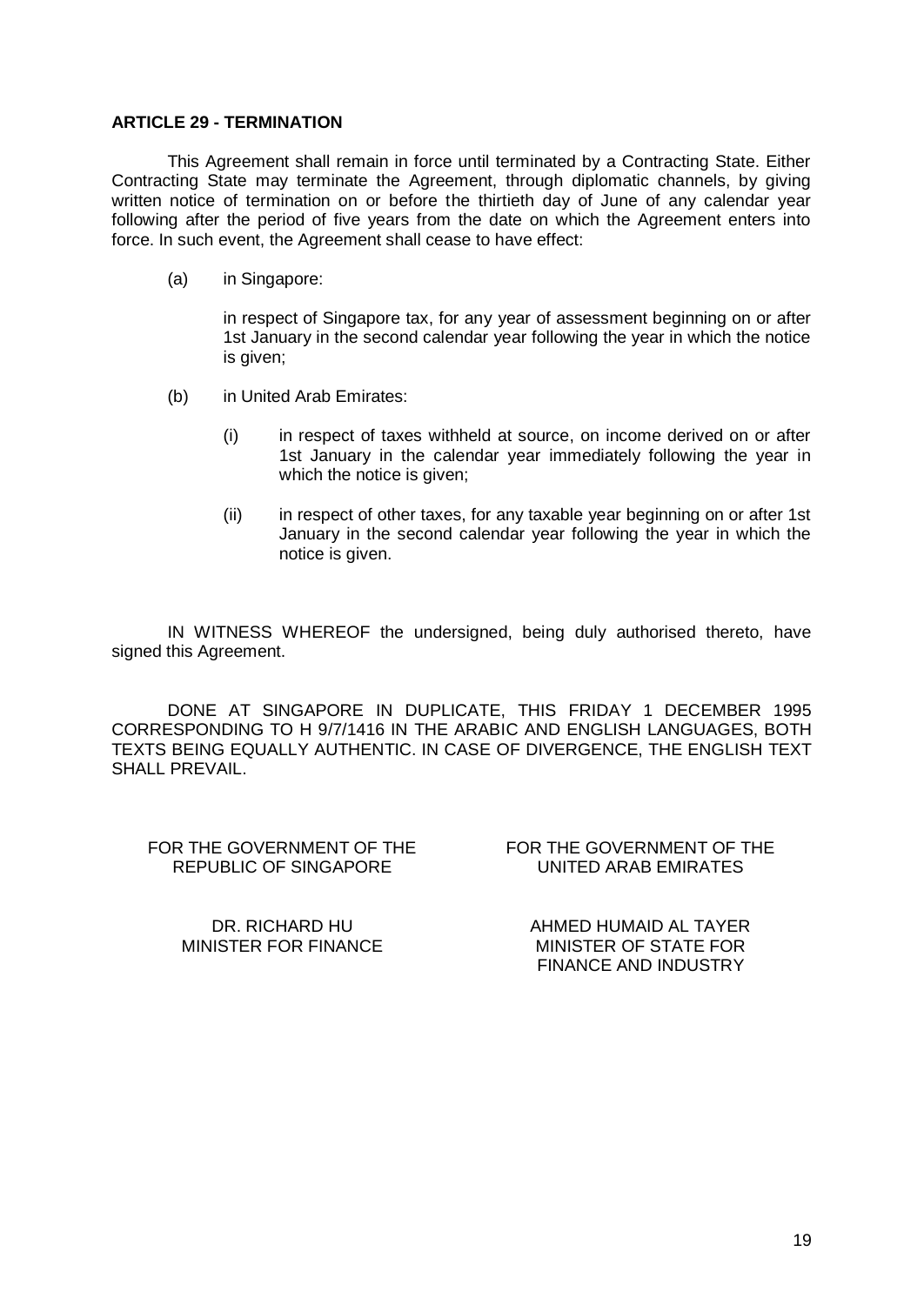#### **PROTOCOL (1995)**

At the signing of the Agreement between the Government of the Republic of Singapore and the Government of the United Arab Emirates for the Avoidance of Double Taxation and the Prevention of Fiscal Evasion with respect to Taxes on Income (hereinafter referred to as "the Agreement"), the undersigned have agreed upon the following provisions which form an integral part of the Agreement:

1. With respect to gains from the alienation of movable and immovable properties, it is understood that under the current laws of both Contracting States, there does not exist any tax on capital gains. Therefore, no tax shall be levied on capital gains in either Contracting State so long as the current laws remain unchanged.

2. Notwithstanding the provisions of the Agreement, if the domestic laws of a Contracting State provide, with or without conditions, for a tax treatment which is more favourable than that provided in the Agreement, the domestic law treatment shall be applied to a resident of the other Contracting State subject to the necessary approvals required under the domestic law, where applicable. In this connection, it is understood that under the current laws of Singapore, tax incentives are available to approved offshore financial activities and related fund management activities. Such incentives provide for tax rates which are lower than the normal rate of tax.

3. Subject to the provisions of Article 21, nothing in this Agreement shall affect the right of the Government of the United Arab Emirates, its political sub-division, local authorities or local Governments to apply its own laws related to the taxation of income derived from petroleum and natural resources; such activities will be taxed according to the laws of the United Arab Emirates.

4. If, subsequent to the signature of the Agreement, Singapore should enter into such an agreement with a third State under which Singapore accords a treatment more favourable than that accorded to the U.A.E., the competent authority of Singapore may consider whether such similar treatment should also be accorded to U.A.E., with due regard to the circumstances of each case, and in particular the circumstances under which the more favourable treatment had been accorded to the third State.

5. Notwithstanding the provisions of the Agreement, the Agreement between the Government of the Republic of Singapore and the Government of the United Arab Emirates for Reciprocal Exemption with respect to Taxes on Income arising from the business of International Air Transport, signed on 27th October 1989, shall have full force and effect unless otherwise terminated.

6. It is understood that nothing contained in the Agreement shall affect the fiscal privileges which are available to the Government of a Contracting State under the doctrine of sovereign immunity. The availability and scope of the fiscal privileges to be granted in each State under this doctrine shall be subject to the domestic laws of that State. The privileges, if available, are only applicable to activities which are agreed by the competent authorities of both Contracting States to be in the performance of functions which are public or governmental in nature.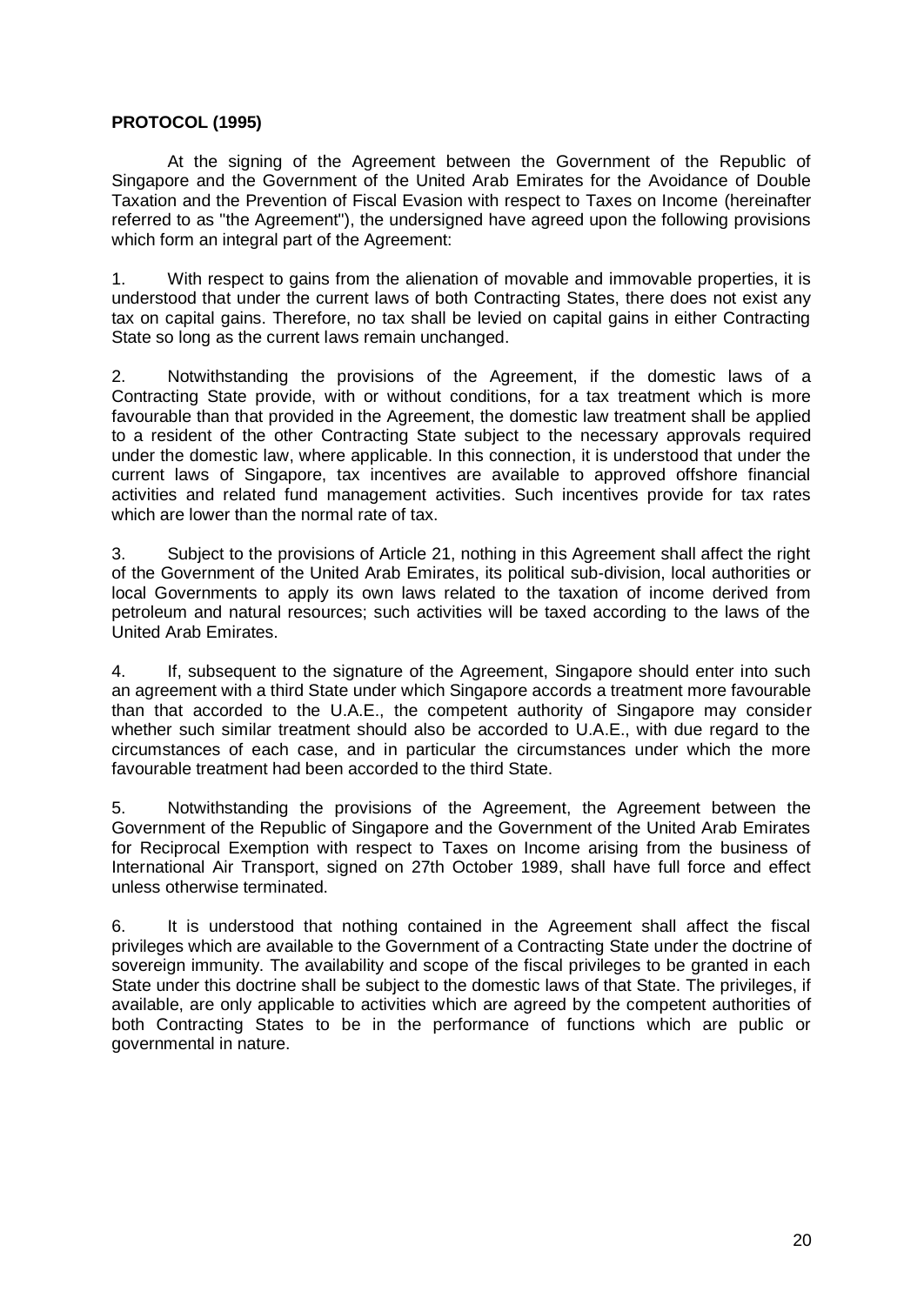IN WITNESS WHEREOF the undersigned, being duly authorised thereto, have signed this Protocol.

DONE AT SINGAPORE IN DUPLICATE, THIS FRIDAY 1 DECEMBER 1995 CORRESPONDING TO H 9/7/1416 IN THE ARABIC AND ENGLISH LANGUAGES, BOTH TEXTS BEING EQUALLY AUTHENTIC. IN CASE OF DIVERGENCE, THE ENGLISH TEXT SHALL PREVAIL.

FOR THE GOVERNMENT OF THE FOR THE GOVERNMENT OF THE REPUBLIC OF SINGAPORE

UNITED ARAB EMIRATES

DR. RICHARD HU MINISTER FOR FINANCE AHMED HUMAID AL TAYER MINISTER OF STATE FOR FINANCE AND INDUSTRY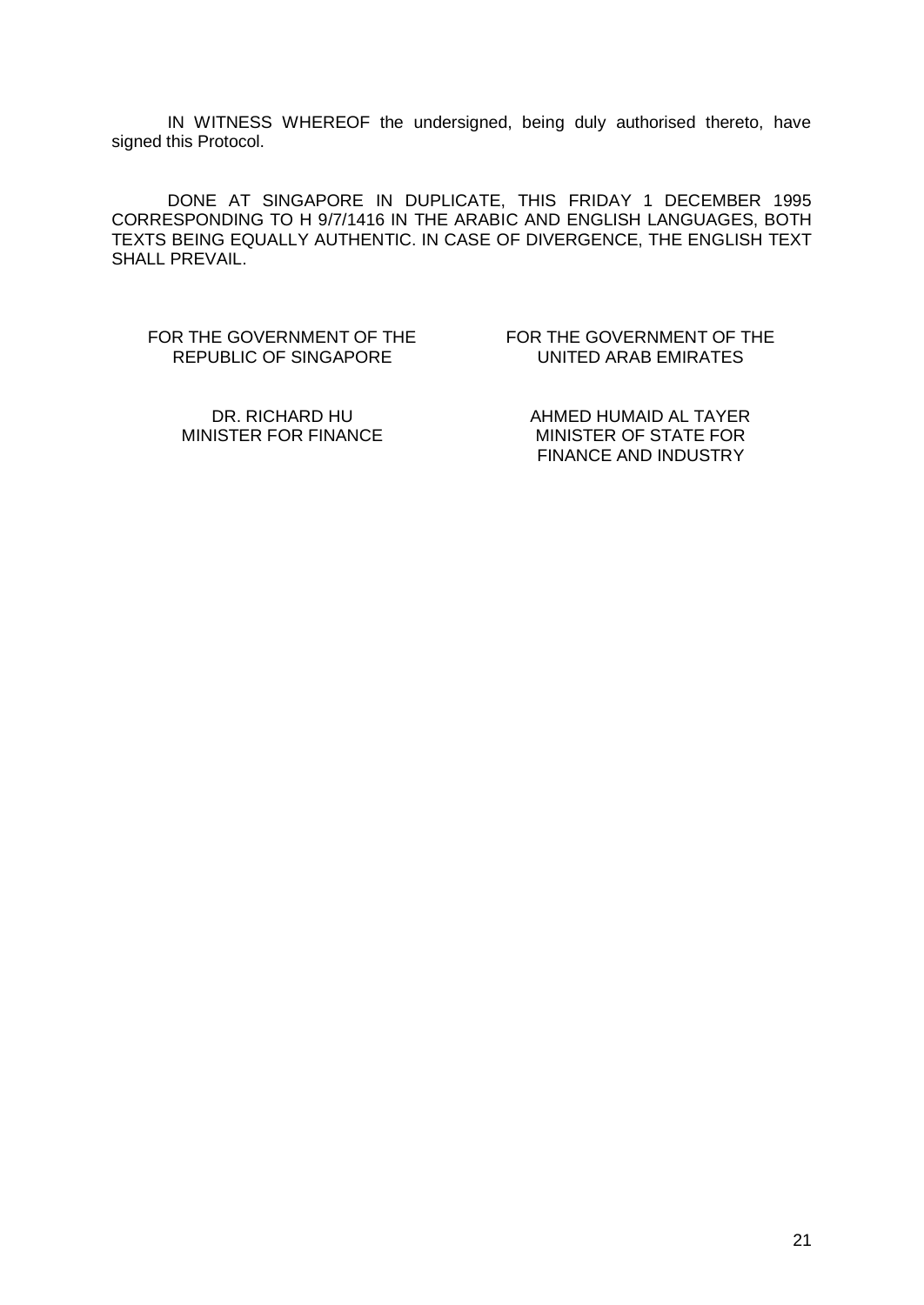# **ANNEX A**

## **SECOND PROTOCOL AMENDING THE AGREEMENT BETWEEN THE GOVERNMENT OF THE REPUBLIC OF SINGAPORE AND THE GOVERNMENT OF THE UNITED ARAB EMIRATES FOR THE AVOIDANCE OF DOUBLE TAXATION AND THE PREVENTION OF FISCAL EVASION WITH RESPECT TO TAXES ON INCOME**

The Government of the Republic of Singapore and the Government of the United Arab Emirates,

Desiring to conclude a Protocol to amend the Agreement between the Government of the Republic of Singapore and the Government of the United Arab Emirates for the avoidance of double taxation and the prevention of fiscal evasion with respect to taxes on income, with Protocol, signed at Singapore on 1 December 1995 (hereinafter referred to as "the Agreement"),

Have agreed as follows: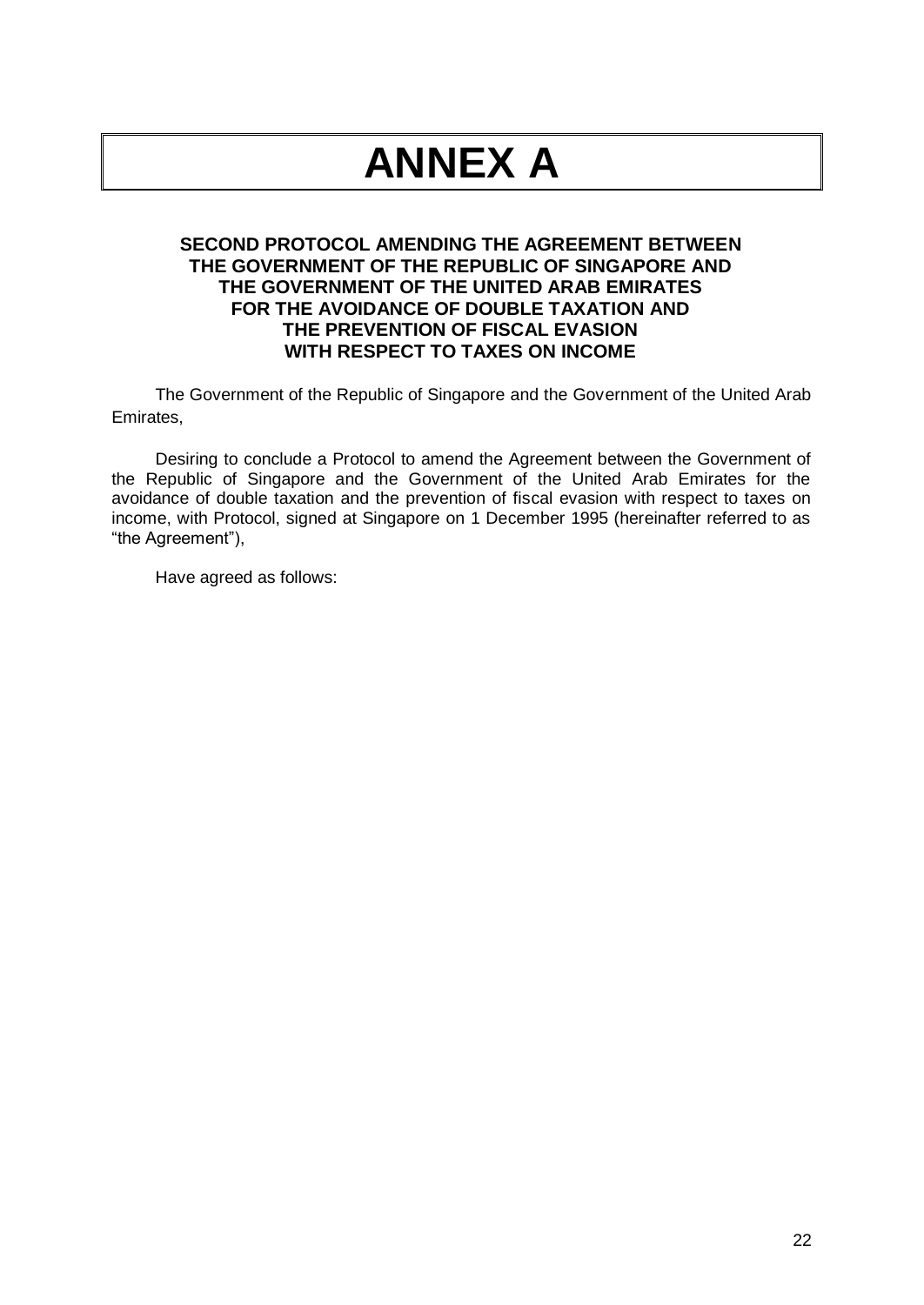## **ARTICLE I**

With respect to Article 3 (General Definitions) of the Agreement:

- 1. Paragraph 1(a) shall be deleted and replaced by the following:
	- "(a) the term "United Arab Emirates" or "U.A.E." means the United Arab Emirates and, when used in a geographical sense, means the territory of the United Arab Emirates which is under its sovereignty as well as the area outside the territorial waters, airspace and submarine areas over which the United Arab Emirates exercises sovereign and jurisdictional rights in respect of any activity carried on in its waters, sea-bed and subsoil for the purposes of exploring and exploiting natural resources by virtue of its law and international law;".
- 2. Paragraph 1(b) shall be deleted and replaced by the following:
	- "(b) the term "Singapore" means the Republic of Singapore and, when used in a geographical sense, includes its land territory, internal waters and territorial sea, as well as any maritime area situated beyond the territorial sea which has been or might in the future be designated under its national law, in accordance with international law, as an area within which Singapore may exercise sovereign rights or jurisdiction with regards to the sea, the sea-bed, the subsoil and the natural resources;".

# **ARTICLE II**

With respect to Article 4 (Resident) of the Agreement:

1. In respect of paragraph 2(a), sub-paragraphs (iii) and (iv) shall be deleted and replaced by the following:

- "(iii) the U.A.E. Central Bank, Abu Dhabi Investment Authority, Investment Corporation of Dubai, Mubadala Development Company and Emirates Investment Authority;
- (iv) any other statutory body, institution or entity which is a resident of the United Arab Emirates."

2. In respect of paragraph 2(b), sub-paragraphs (ii) and (iii) shall be deleted and replaced by the following:

- "(ii) the Monetary Authority of Singapore and GIC Private Limited;
- (iii) any other statutory body, institution or entity which is a resident of Singapore."

## **ARTICLE III**

With respect to Article 5 (Permanent Establishment) of the Agreement:

1. In respect of paragraph 3(a), the term "9 months" shall be deleted and replaced by "12 months".

2. In respect of paragraph 3(b), the term "6 months in any calendar year" shall be deleted and replaced by "300 days in a calendar year concerned".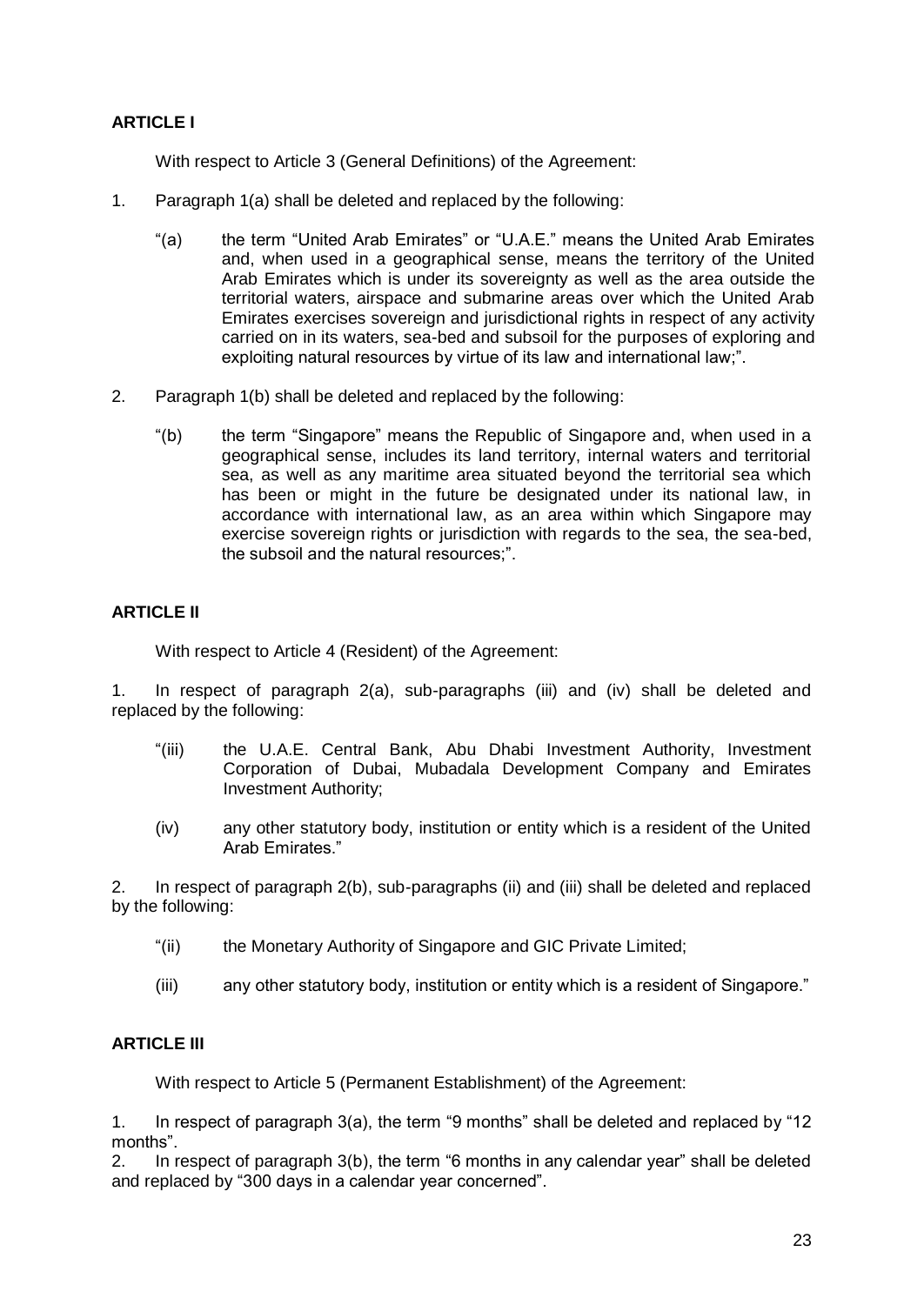- 3. A new sub-paragraph (f) shall be inserted after paragraph 4(e) as follows:
	- "(f) the maintenance of a fixed place of business solely for any combination of activities mentioned in sub-paragraphs (a) to (e), provided that the overall activity of the fixed place of business resulting from this combination is of a preparatory or auxiliary character.".
- 4. Paragraph 5 shall be deleted and replaced by the following:

"5. Notwithstanding the provisions of paragraphs 1 and 2, where a person – other than an agent of an independent status to whom paragraph 6 applies – is acting on behalf of an enterprise and has, and habitually exercises, in a Contracting State an authority to conclude contracts in the name of the enterprise, that enterprise shall be deemed to have a permanent establishment in that State in respect of any activities which that person undertakes for the enterprise, unless the activities of such person are limited to those mentioned in paragraph 4 which, if exercised through a fixed place of business, would not make this fixed place of business a permanent establishment under the provisions of that paragraph.".

## **ARTICLE IV**

With respect to Article 9 (Associated Enterprises) of the Agreement:

1. A new paragraph shall be inserted after the existing paragraph as follows:

Where a Contracting State includes in the profits of an enterprise of that State – and taxes accordingly – profits on which an enterprise of the other Contracting State has been charged to tax in that other State and the profits so included are profits which would have accrued to the enterprise of the first-mentioned State if the conditions made between the two enterprises had been those which would have been made between independent enterprises, then that other State shall make an appropriate adjustment to the amount of the tax charged therein on those profits. In determining such adjustment, due regard shall be had to the other provisions of this Agreement and the competent authorities of the Contracting States shall if necessary consult each other.".

## **ARTICLE V**

With respect to Article 10 (Dividends) of the Agreement:

1. Paragraphs 1, 2, 3 and 4 shall be deleted and replaced by the following:

"1. Dividends paid by a company which is a resident of a Contracting State to a resident of the other Contracting State shall be taxable only in that other State. This paragraph shall not affect the taxation of the company in respect of the profits out of which the dividends are paid."

2. The existing paragraphs 5, 6 and 7 shall be renumbered as paragraphs 2, 3 and 4 respectively and the existing paragraph 8 shall be deleted.

3. In respect of the renumbered paragraph 3, the term "paragraphs 1 and 2" shall be deleted and replaced by "paragraph 1".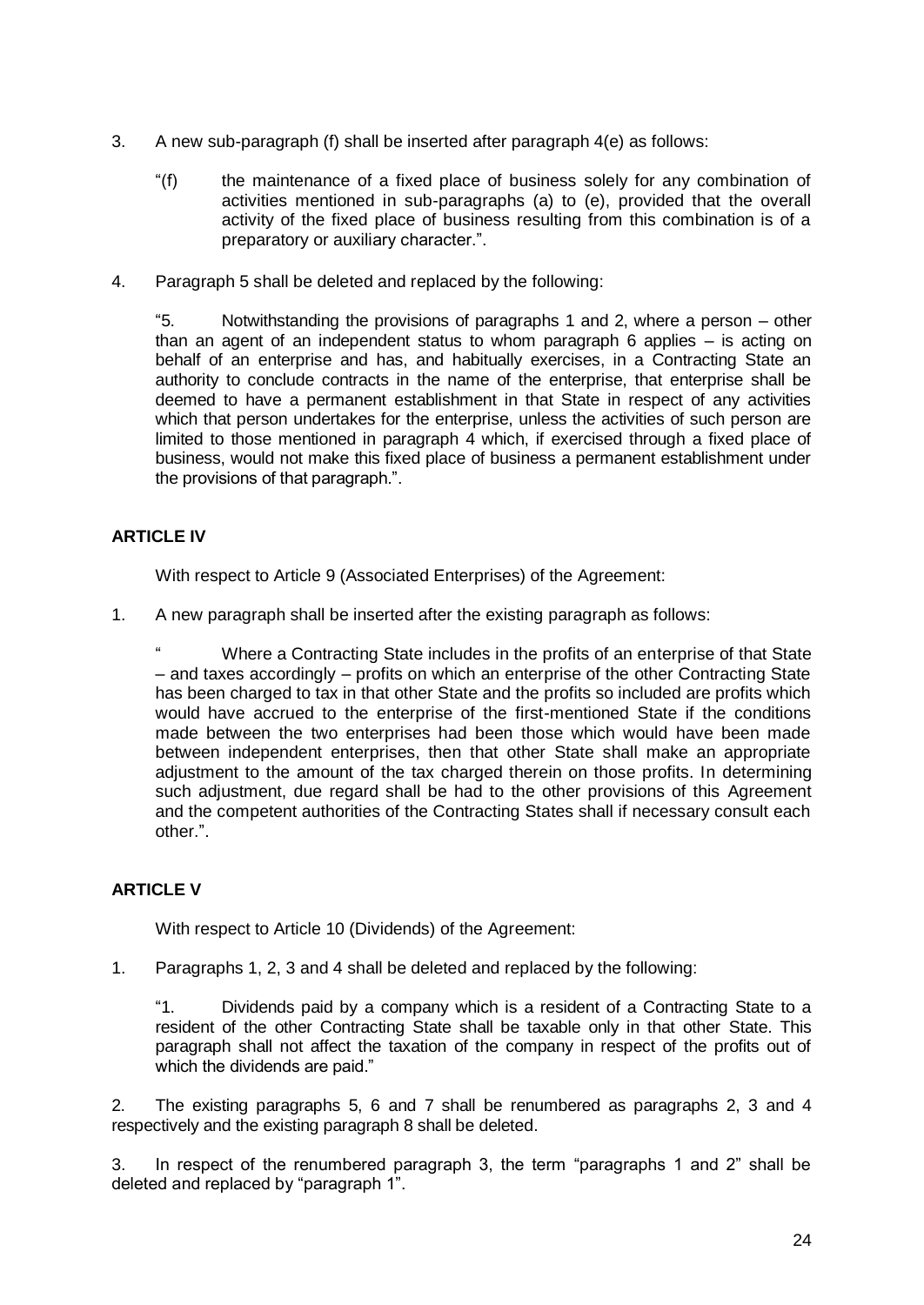### **ARTICLE VI**

With respect to Article 11 (Interest) of the Agreement:

1. Paragraphs 1, 2, 3 and 4 shall be deleted and replaced by the following:

"1. Interest arising in a Contracting State and paid to a resident of the other Contracting State shall be taxable only in that other State.".

2. The existing paragraphs 5, 6, 7 and 8 shall be renumbered as paragraphs 2, 3, 4 and 5 respectively.

3. In respect of the renumbered paragraph 3, the term "paragraphs 1 and 2" shall be deleted and replaced by "paragraph 1".

#### **ARTICLE VII**

With respect to Article 12 (Royalties) of the Agreement:

1. In respect of paragraph 4, the term "or for the use of, or the right to use, industrial, commercial or scientific equipment," shall be deleted.

#### **ARTICLE VIII**

With respect to Article 13 (Independent Personal Services) of the Agreement:

1. In respect of paragraph 1(b), the term "183 days in the relevant calendar year" shall be deleted and replaced by "300 days in a calendar year concerned".

#### **ARTICLE IX**

Article 22 (Limitation of Relief) of the Agreement shall be deleted and the subsequent Articles shall not be renumbered.

#### **ARTICLE X**

Article 26 (Exchange of Information) of the Agreement shall be deleted and replaced by the following:

#### "**ARTICLE 26 – EXCHANGE OF INFORMATION**

1. The competent authorities of the Contracting States shall exchange such information as is foreseeably relevant for carrying out the provisions of this Agreement or to the administration or enforcement of the domestic laws concerning taxes of every kind and description imposed on behalf of the Contracting States, or of their political subdivisions or local authorities, insofar as the taxation thereunder is not contrary to the Agreement. The exchange of information is not restricted by Articles 1 and 2.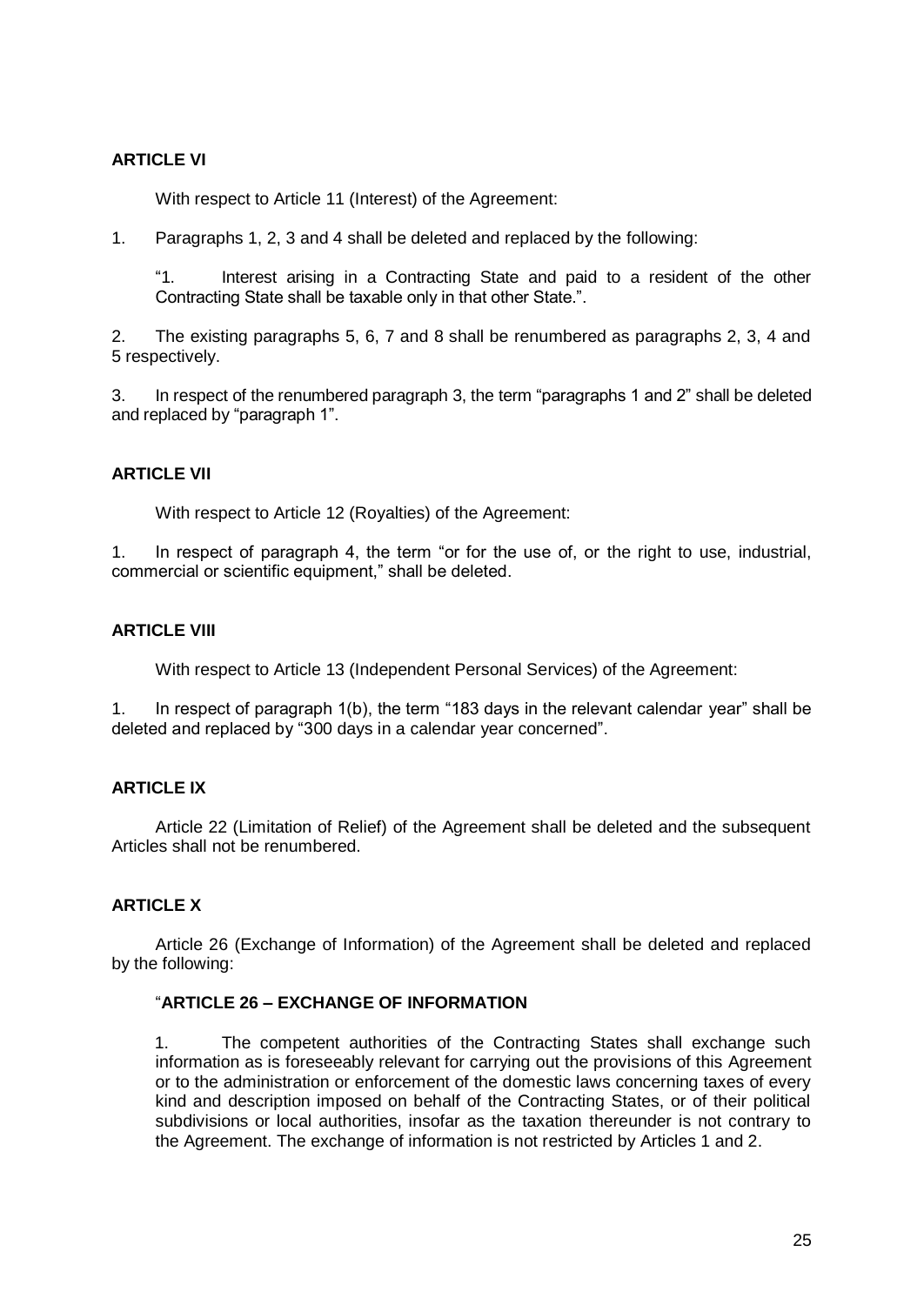2. Any information received under paragraph 1 by a Contracting State shall be treated as secret in the same manner as information obtained under the domestic laws of that State and shall be disclosed only to persons or authorities (including courts and administrative bodies) concerned with the assessment or collection of, the enforcement or prosecution in respect of, the determination of appeals in relation to the taxes referred to in paragraph 1, or the oversight of the above. Such persons or authorities shall use the information only for such purposes. They may disclose the information in public court proceedings or in judicial decisions.

3. In no case shall the provisions of paragraphs 1 and 2 be construed so as to impose on a Contracting State the obligation:

- (a) to carry out administrative measures at variance with the laws and administrative practice of that or of the other Contracting State;
- (b) to supply information which is not obtainable under the laws or in the normal course of the administration of that or of the other Contracting State;
- (c) to supply information which would disclose any trade, business, industrial, commercial or professional secret or trade process, or information the disclosure of which would be contrary to public policy (ordre public).

4. If information is requested by a Contracting State in accordance with this Article, the other Contracting State shall use its information gathering measures to obtain the requested information, even though that other State may not need such information for its own tax purposes. The obligation contained in the preceding sentence is subject to the limitations of paragraph 3 but in no case shall such limitations be construed to permit a Contracting State to decline to supply information solely because it has no domestic interest in such information.

5. In no case shall the provisions of paragraph 3 be construed to permit a Contracting State to decline to supply information solely because the information is held by a bank, other financial institution, nominee or person acting in an agency or a fiduciary capacity or because it relates to ownership interests in a person.".

## **ARTICLE XI**

1. This Protocol shall be approved by Singapore and the United Arab Emirates in accordance with their respective legal procedures. The Governments of Singapore and the United Arab Emirates shall notify each other that these procedures have been complied with.

2. This Protocol shall enter into force thirty days after the date of the later of the notifications referred to in paragraph 1 of this Article and its provisions shall have effect in Singapore and the United Arab Emirates as follows:

(i) in respect of taxes withheld at source, on amounts liable to be paid, deemed paid or paid (whichever is the earliest) on or after 1 January of the calendar year next following the year in which the Protocol enters into force;

(ii) in respect of tax chargeable (other than taxes withheld at source) for any year of assessment beginning on or after 1 January in the second calendar year following the year in which the Protocol enters into force; and